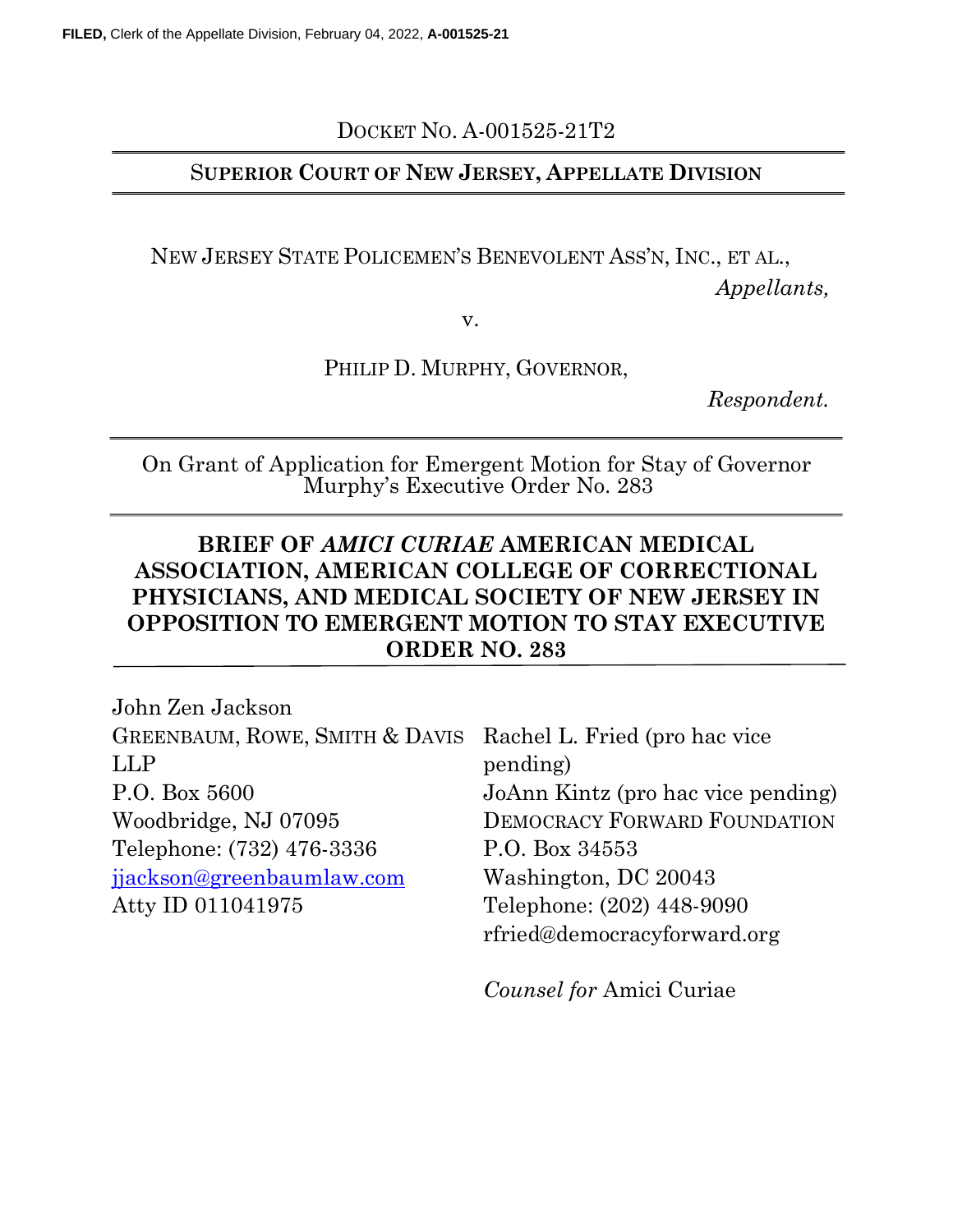# TABLE OF CONTENTS

| $\mathbf{I}$ . | COVID-19 Poses a Grave Danger to the Health of People Who Are               |  |  |
|----------------|-----------------------------------------------------------------------------|--|--|
| II.            | Vaccines Provide a Safe and Effective Way to Help Reduce Transmission of    |  |  |
| III.           | The More Staff Who Get Vaccinated, The Safer Carceral Settings Become20     |  |  |
| IV.            | Widespread Vaccination Is the Most Effective Way to Protect People Who Live |  |  |
|                |                                                                             |  |  |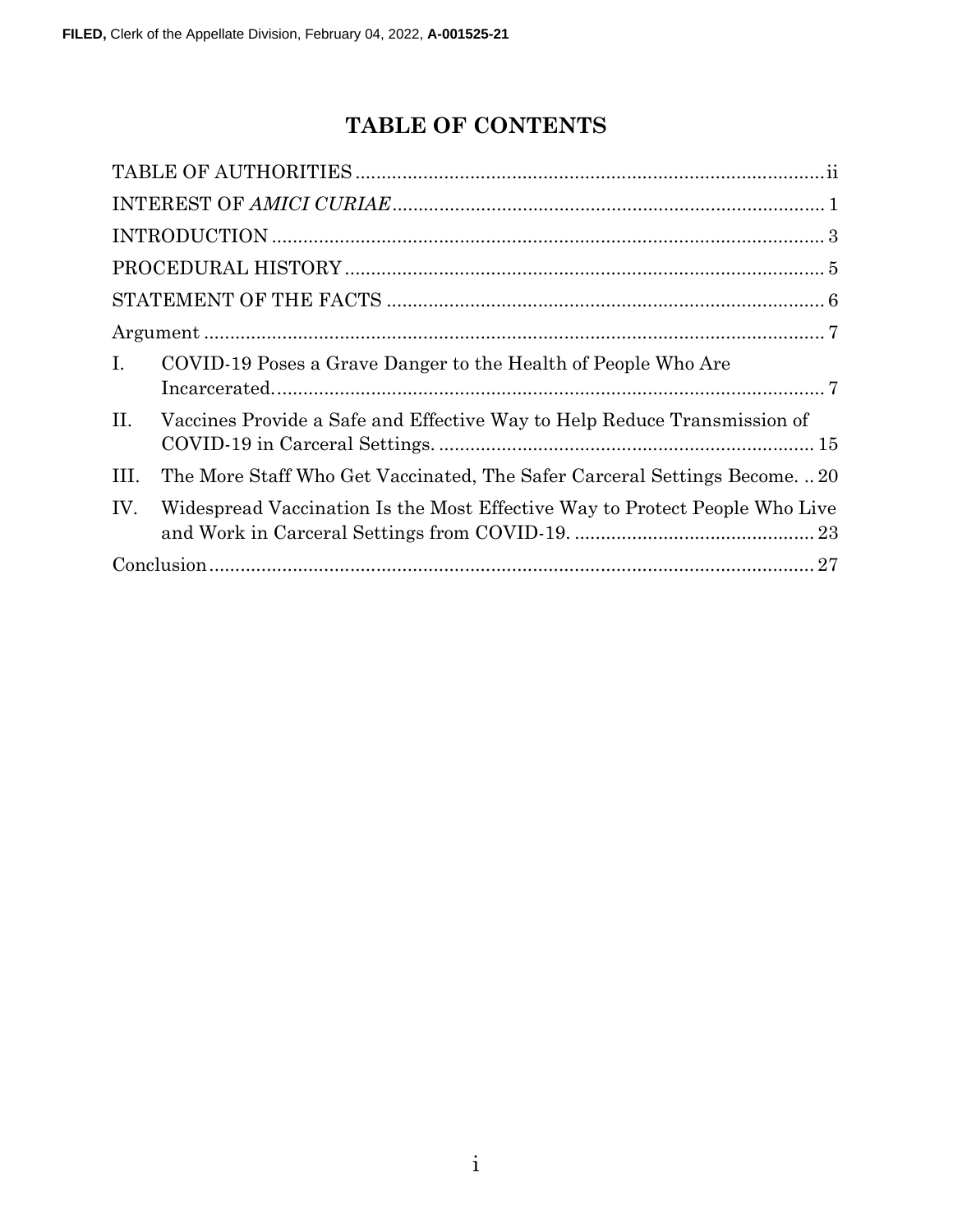## TABLE OF AUTHORITIES

# Other Authorities Page(s)

| Emma K. Accorsi, Association Between 3 Doses of mRNA<br>COVID-19 Vaccine and Symptomatic Infection Caused by<br>the SARS-CoV-2 Omicron and Delta Variants, JAMA<br>$(Jan. 21, 2022), https://bit.ly/3get6d511" style="text-align: right;">1"$                                                                             |
|---------------------------------------------------------------------------------------------------------------------------------------------------------------------------------------------------------------------------------------------------------------------------------------------------------------------------|
| ACCP, Restricted Housing of Mentally Ill Inmates,                                                                                                                                                                                                                                                                         |
| American Medical Ass'n, AMA, AHA, ANA urge vaccinations<br>as U.S. reaches 750,000 COVID-19 deaths,                                                                                                                                                                                                                       |
| Jack J. Barry et al., Unvaccinated Workers Say They'd<br>Rather Quit Than Get a Shot, but Data Suggest<br>Otherwise, Scientific American (Sept. 24, 2021),<br>23                                                                                                                                                          |
| Joseph A. Bick, <i>Infection Control in Jails and Prisons</i> , 45<br>Clinical Infectious Diseases 1047 (2007),                                                                                                                                                                                                           |
| Catherine H. Bozio et al., <i>Laboratory-Confirmed COVID-19</i><br>Among Adults Hospitalized with COVID-19-Like Illness<br>with Infection-Induced or mRNA Vaccine-Induced SARS-<br>$CoV-2\,Immuuity \longrightarrow Nine\, States,\, January-September$<br>2021, 70 Morbidity & Mortality Weekly Rep. 1539 (Nov. 5,<br>24 |
| Alyson M. Cavanaugh et al., Reduced Risk of Reinfection<br>with SARS-CoV-2 After COVID-19 Vaccination $-$<br><i>Kentucky, May–June 2021, 70 Morbidity &amp; Mortality</i>                                                                                                                                                 |
| CDC, Benefits of Getting a COVID-19 Vaccine (last updated                                                                                                                                                                                                                                                                 |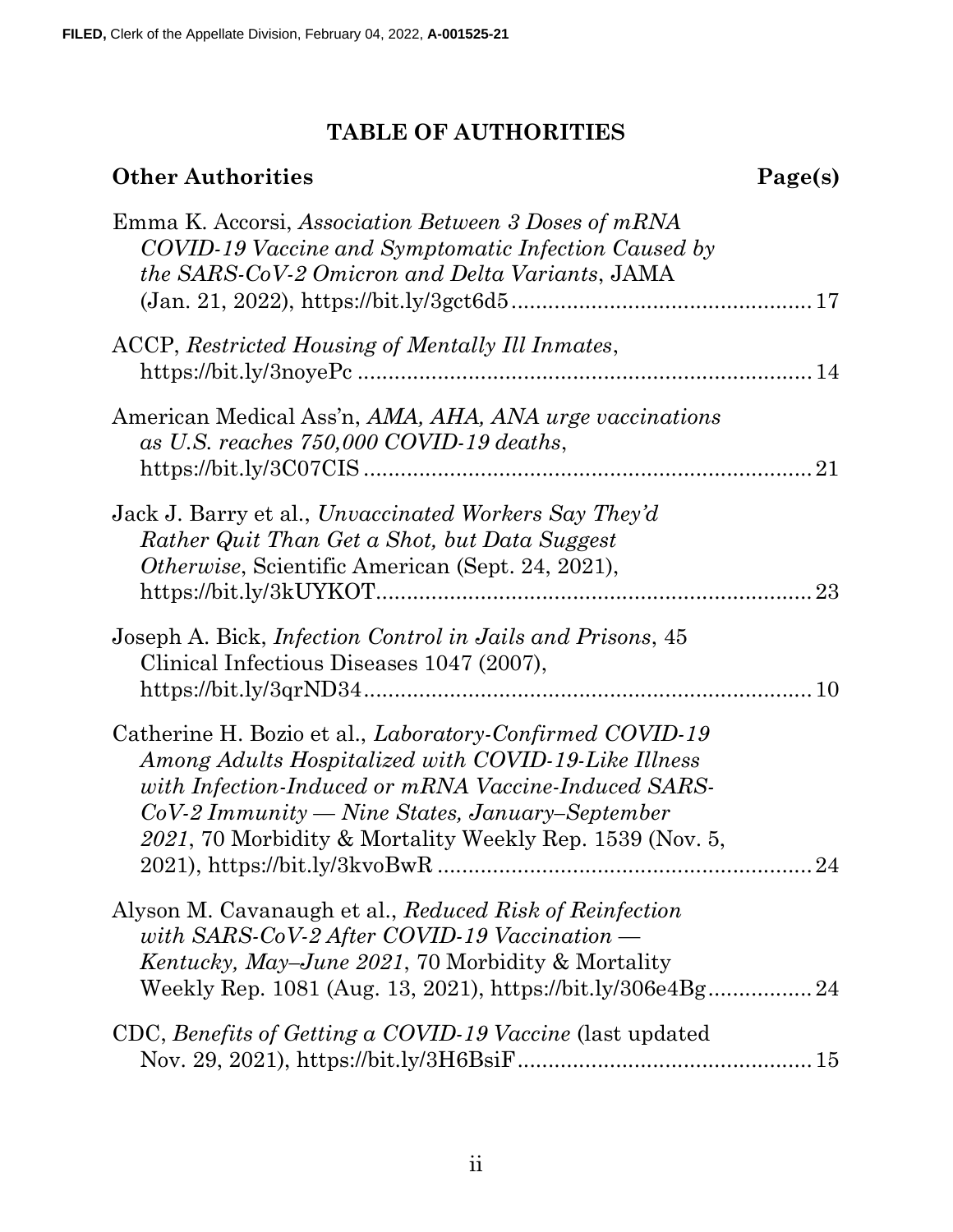| CDC, CDC Endorses ACIP's Updated COVID-19 Vaccine<br><i>Recommendations</i> (Dec. 16, 2021), https://bit.ly/3yzUTfJ 16                                                                                             |
|--------------------------------------------------------------------------------------------------------------------------------------------------------------------------------------------------------------------|
| CDC, COVID Data Tracker, https://bit.ly/3Du7Glz (last                                                                                                                                                              |
| CDC, COVID Data Tracker, New Admissions of Patients<br>with Confirmed COVID-19 per 100,000 Population by Age<br>Group, United States (last visited Feb. 1, 2022),                                                  |
| CDC, COVID Data Tracker: Variant Proportions (last visited                                                                                                                                                         |
| CDC, COVID Data Tracker Weekly Review (Jan. 28, 2022),                                                                                                                                                             |
| CDC, Delta Variant: What We Know About the Science (Aug.                                                                                                                                                           |
| CDC, Disease Burden of Flu (Oct. 4, 2021),                                                                                                                                                                         |
| CDC, Interim Clinical Considerations for Use of COVID-19<br>Vaccines Currently Approved or Authorized in the United                                                                                                |
| CDC, Omicron Variant: What You Need to Know (last                                                                                                                                                                  |
| CDC, Rates of laboratory-confirmed COVID-19<br><i>hospitalizations by vaccination status, (last updated Feb.</i>                                                                                                   |
| CDC, Science Brief: Community Use of Masks to Control the<br>Spread of SARS-CoV-2 (last updated Dec. 6, 2021),                                                                                                     |
| CDC, Vaccination to Prevent COVID-19 Outbreaks with<br>Current and Emergent Variants — United States, 2021<br>$(July 27, 2021), <a href="https://bit.ly/30Fcakp}{https://bit.ly/30Fcakp}{}{}{}{}{}{}{}{}</math>21$ |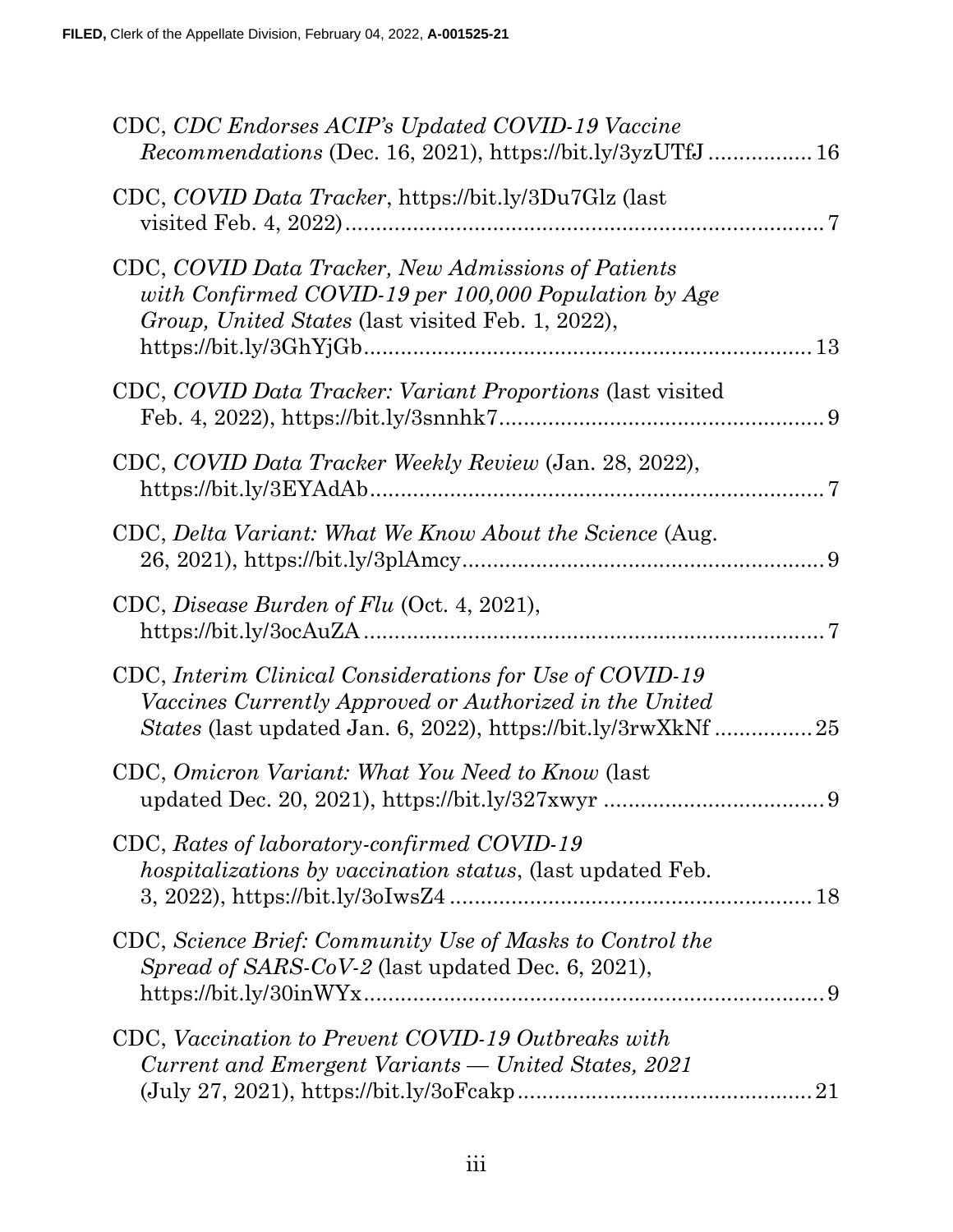| CDC, Vaccine Effectiveness: How Well Do Flu Vaccines                                                                                                                                                                  |
|-----------------------------------------------------------------------------------------------------------------------------------------------------------------------------------------------------------------------|
| Po Ying Chia et al., <i>Virological and serological kinetics of</i><br>SARS-CoV-2 Delta variant vaccine breakthrough<br>infections: a multicentre cohort study, Clinical<br>Microbiology & Infection (Nov. 22, 2021), |
| Shirley Collie et al., <i>Effectiveness of BNT162b2 Vaccine</i><br><i>against Omicron Variant in South Africa, New Eng. J.</i><br>Med., Correspondence (Dec. 29, 2021),                                               |
| Carlos del Rio et al., Confronting the Delta Variant of SARS-<br>CoV-2, Summer 2021, 326 JAMA 1001 (Aug. 18, 2021),<br>21                                                                                             |
| Dana Difilippo, N.J. prisons grapple with staff shortages,<br>inmate restrictions as COVID-19 spreads anew, New<br>Jersey Monitor (Jan. 10, 2022), https://bit.ly/3g8CaiW 12, 23                                      |
| Scott Fallon, COVID hospitalizations surpass 5,100 in New<br>Jersey, stressing health care facilities, NorthJersey.com                                                                                                |
| FDA, COVID-19 vaccine safety surveillance (Dec. 7, 2021),                                                                                                                                                             |
| Destin Groff et al., Short-term and Long-term Rates of<br>Postacute Sequelae of SARS-CoV-2 Infection: A Systematic<br><i>Review</i> , $4(10)$ JAMA Network Open e2128568 (Oct. 13,                                    |
| Laura Hawks et al., COVID-19 in Prisons and Jails in the<br>United States, 180 JAMA Internal Med. 1041, 1041 (Apr.                                                                                                    |
| Mary Devereaux Hutton et al., Tuberculosis in Nursing<br>Homes and Correctional Facilities: Results of a 29-State                                                                                                     |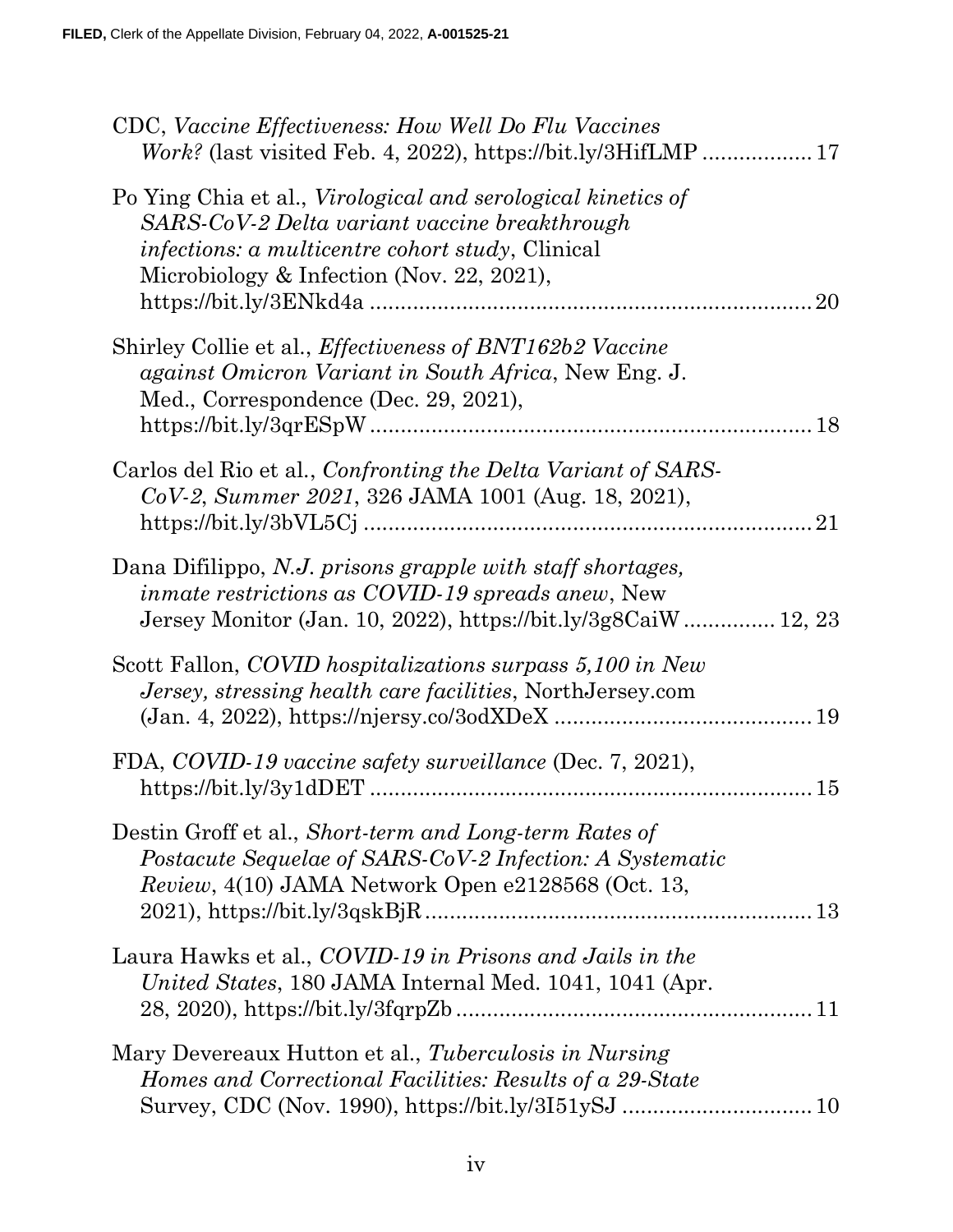| Amelia G. Johnson et al., COVID-19 Incidence and Death<br>Rates Among Unvaccinated and Fully Vaccinated Adults<br>with and Without Booster Doses During Periods of Delta<br>and Omicron Variant Emergence - 25 U.S. Jurisdictions,<br>April 4–December 25, 2021, 71 Morbidity & Mortality<br>Weekly Rep. 132 (Jan. 28, 2022), https://bit.ly/3Hie01C 17                               |  |
|---------------------------------------------------------------------------------------------------------------------------------------------------------------------------------------------------------------------------------------------------------------------------------------------------------------------------------------------------------------------------------------|--|
| Kathy Katella, Comparing the COVID-19 Vaccines: How Are<br>They Different?, Yale Med. (updated Jan. 31, 2022),                                                                                                                                                                                                                                                                        |  |
| Nicola P. Klein et al., Surveillance for Adverse Events After<br>COVID-19 mRNA Vaccination, 326 JAMA 1390 (Sept. 3,                                                                                                                                                                                                                                                                   |  |
| Alix M.B. Lacoste et al., Fast, frequent, and widespread:<br>COVID-19 outbreaks inside federal prisons, UCLA Law<br>COVID Behind Bars Data Project, at 2 (Nov. 2021),                                                                                                                                                                                                                 |  |
| Katherine Lontok, How Effective Are COVID-19 Vaccines in<br><i>Immunocompromised People, Am. Society for Microbiology</i>                                                                                                                                                                                                                                                             |  |
| Apoorva Mandavilli, C.D.C. Internal Report Calls Delta<br>Variant as Contagious as Chickenpox, N.Y. Times (July                                                                                                                                                                                                                                                                       |  |
| Brian E. McGarry et al., Nursing Home Staff Vaccination<br>and Covid-19 Outcomes, New Eng. J. Med.,                                                                                                                                                                                                                                                                                   |  |
| Allison L. Naleway et al., <i>Incidence of SARS-CoV-2 Infection</i> ,<br><i>Emergency Department Visits, and Hospitalizations</i><br><i>Because of COVID-19 Among Persons Aged <math>\geq</math>12 Years, by</i><br>COVID-19 Vaccination Status — Oregon and Washington,<br><i>July 4–September 25, 2021, 70 Morbidity &amp; Mortality</i><br>Weekly Rpt. 1608, 1609 (Nov. 19, 2021), |  |
|                                                                                                                                                                                                                                                                                                                                                                                       |  |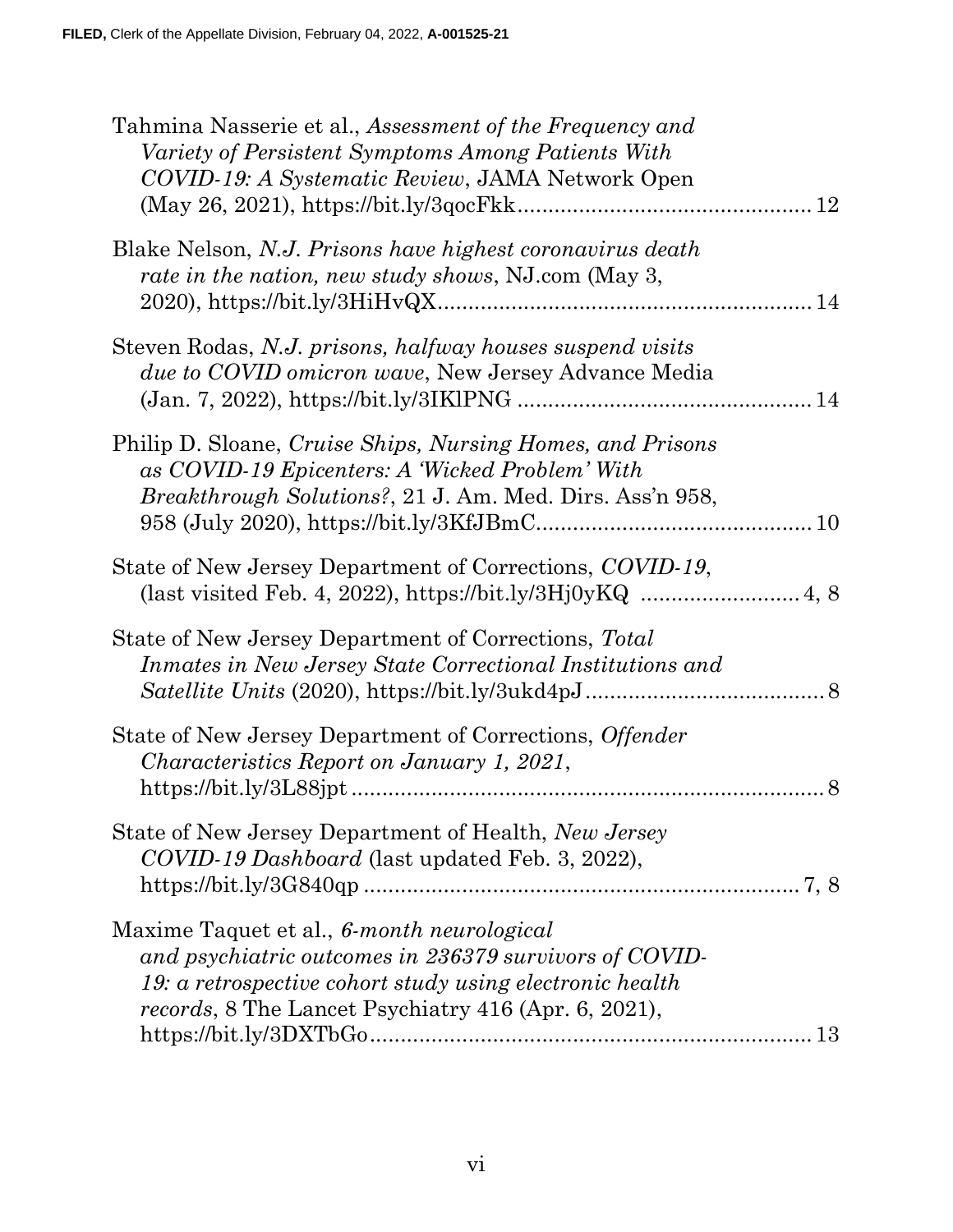| Sara Y. Tartof et al., Effectiveness of mRNA BNT162b2<br>COVID-19 Vaccine Up to 6 Months in a Large Integrated<br>Health System in the USA: A Retrospective Cohort Study,<br>398 Lancet 1407 (Oct. 4, 2021), https://bit.ly/3ouPvqS 18                                                                                                       |
|----------------------------------------------------------------------------------------------------------------------------------------------------------------------------------------------------------------------------------------------------------------------------------------------------------------------------------------------|
| Mark G. Thompson et al., Associated Emergency Department<br>and Urgent Care Encounters and Hospitalizations Among<br>Adults During Periods of Delta and Omicron Variant<br>Predominance — VISION Network, 10 States, August<br>2021–January 2022, 71 Morbidity & Mortality Weekly<br>Rep. 139 (Jan. 28, 2022), https://bit.ly/35F0OpB 16, 18 |
| U.S. Census Bureau, <i>QuickFacts: New Jersey</i> ,                                                                                                                                                                                                                                                                                          |
| Elizabeth M. Viglianti et al., Mass Incarceration and<br><i>Pulmonary Health: Guidance for Clinicians, 15 Annals</i><br>Am. Thoracic Soc'y 409 (Jan, 30, 2018),                                                                                                                                                                              |
| Lucy Wainwright & Donna Gipson, The Impact of Lockdown<br>to Mental Health: A Summary of Patient Views, EP:IC,                                                                                                                                                                                                                               |
| Danielle Wallace et al., Is There a Temporal Relationship<br>Between COVID-19 Infections among Prison Staff,<br>Incarcerated Persons and the Larger Community in the<br>United States?, 18 Int'l J. Env't. Rsch. Pub. Health 6873                                                                                                            |
| Stanley Xu et al., COVID-19 Vaccination and Non-COVID-<br>19 Mortality Risk — Seven Integrated Health Care<br>Organizations, United States, December 14, 2020–July 31,<br>2021, 70 Morbidity & Mortality Weekly Rep. 1520 (Oct.                                                                                                              |
| Carl Zimmer & Sheryl Stolberg, New Studies Raise Hopes<br><i>That Vaccines Prevent Severe Disease From Omicron, N.Y.</i>                                                                                                                                                                                                                     |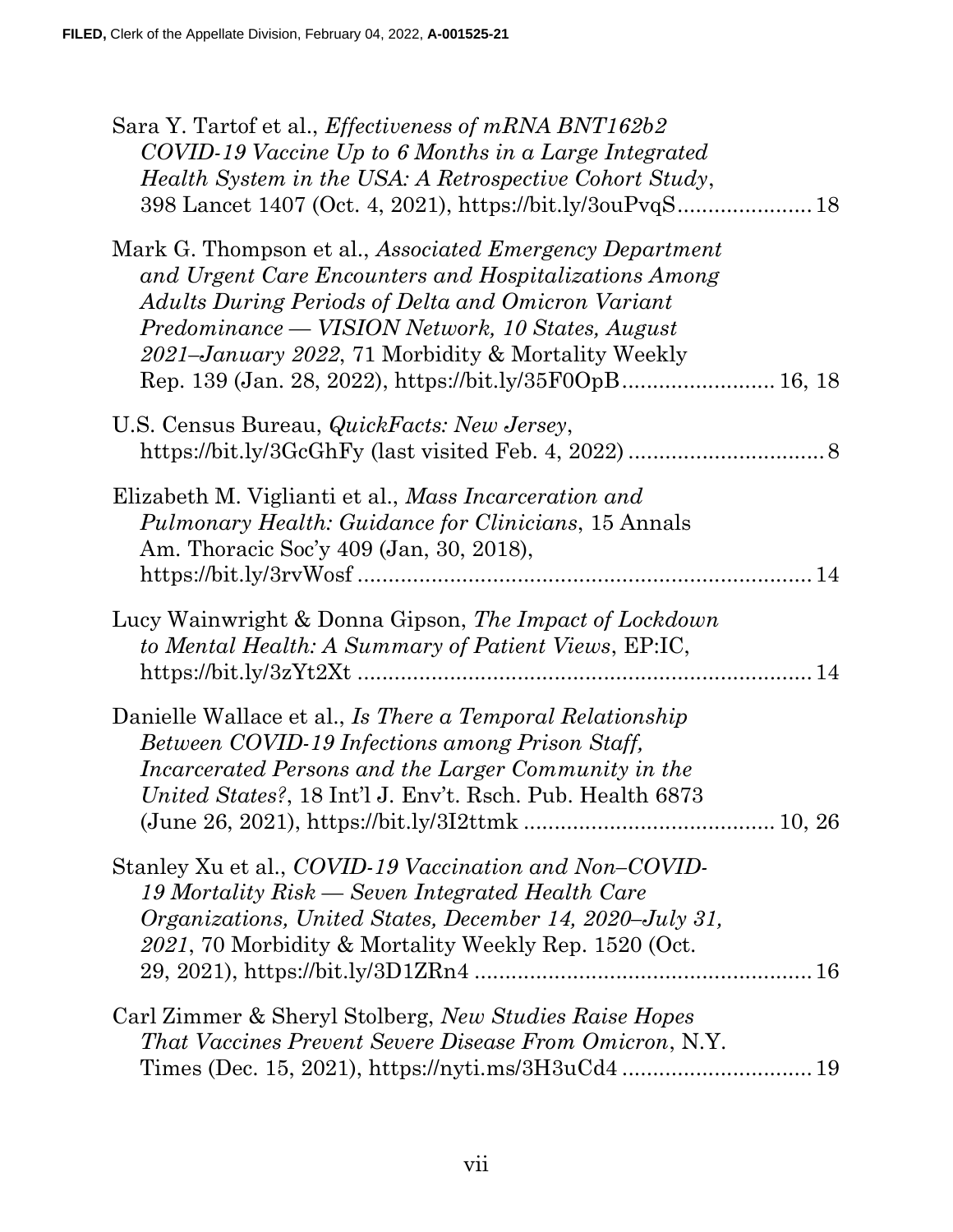#### INTEREST OF AMICI CURIAE<sup>1</sup>

The American Medical Association is the largest professional association of physicians, residents, and medical students in the United States. Additionally, through state and specialty medical societies and other physician groups seated in its House of Delegates, substantially all physicians, residents, and medical students in the United States are represented in the AMA's policy-making process. The AMA was founded in 1847 to promote the art and science of medicine and the betterment of public health, and these remain its core purposes. AMA members practice in every medical specialty and in every state. The AMA joins this brief on its own behalf and as a representative of the Litigation Center of the American Medical Association and the State Medical Societies. The Litigation Center is a coalition among the AMA and the medical societies of each state and the District of Columbia. Its purpose is to represent the viewpoint of organized medicine in the courts.

<sup>&</sup>lt;sup>1</sup> Amici certifies that no party's counsel authored this brief in whole or in part, no party or party's counsel contributed money intended to fund this brief, and no person other than Amici, their members, and their counsel contributed money intended to fund this brief.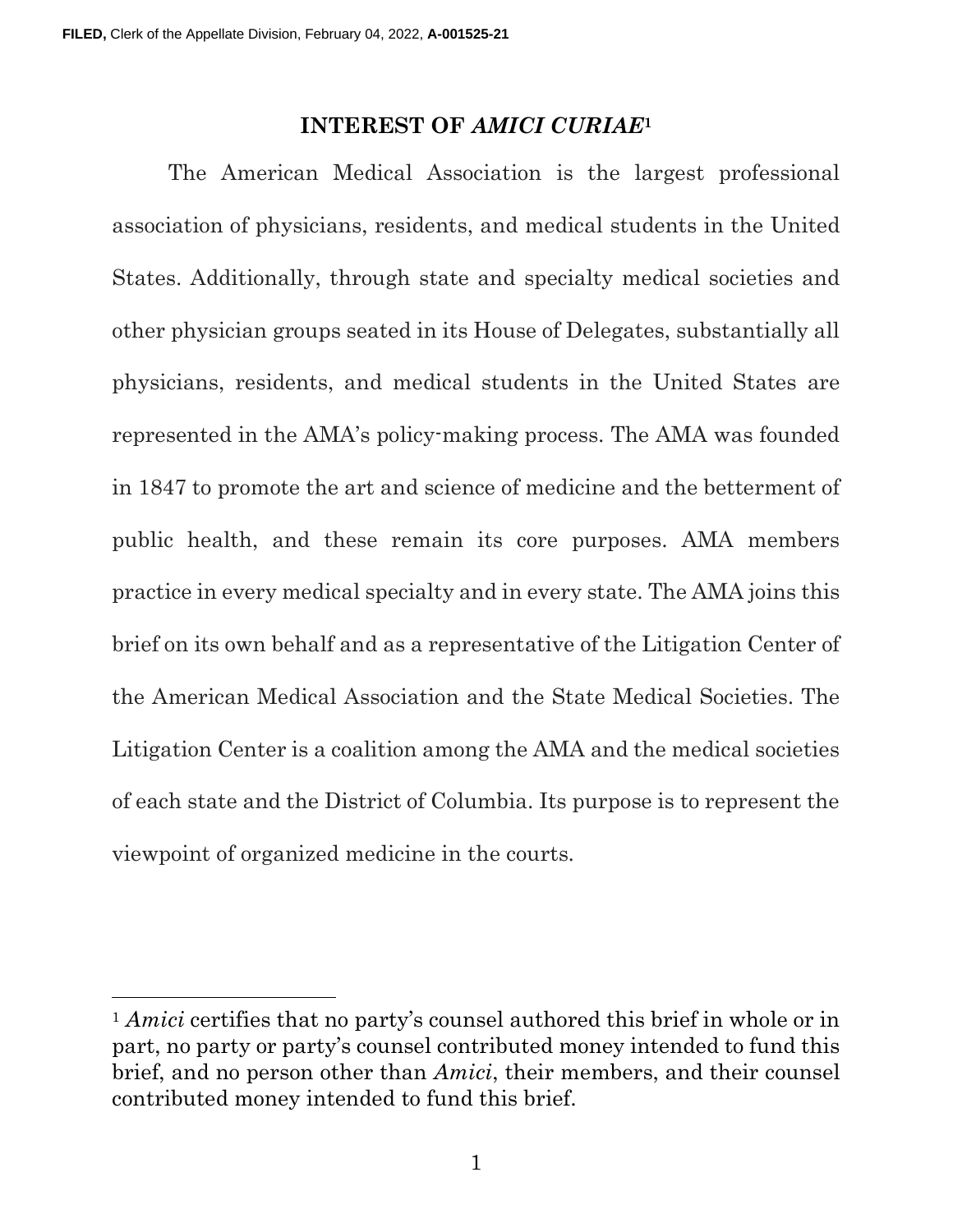The American College of Correctional Physicians, formerly known as The Society of Correctional Physicians, was founded in 1993. Its purpose is to support the interests of the providers who care for those incarcerated in correctional facilities of all types. This includes jails, juvenile facilities, and state and federal prisons. ACCP's members have dedicated their medical careers to ensuring those incarcerated receive the quality of medical, mental, and dental care mandated by the United States Constitution. ACCP members are united through the goal of improving public health by examining issues specific to the incarcerated and identifying solutions for medical professionals. ACCP meets those goals through education, advocacy, networking, and avenues of communication. ACCP therefore has a strong interest in promoting public health and reducing the spread of COVID-19, particularly in correctional facilities, where surges in COVID-19 infection affect both ACCP members and their patients.

The Medical Society of New Jersey was founded in 1766 and is the oldest professional society in the United States. It is composed of physician members across all specialties and practice areas, from every corner of the state, and is led by an all-physician board of trustees elected

2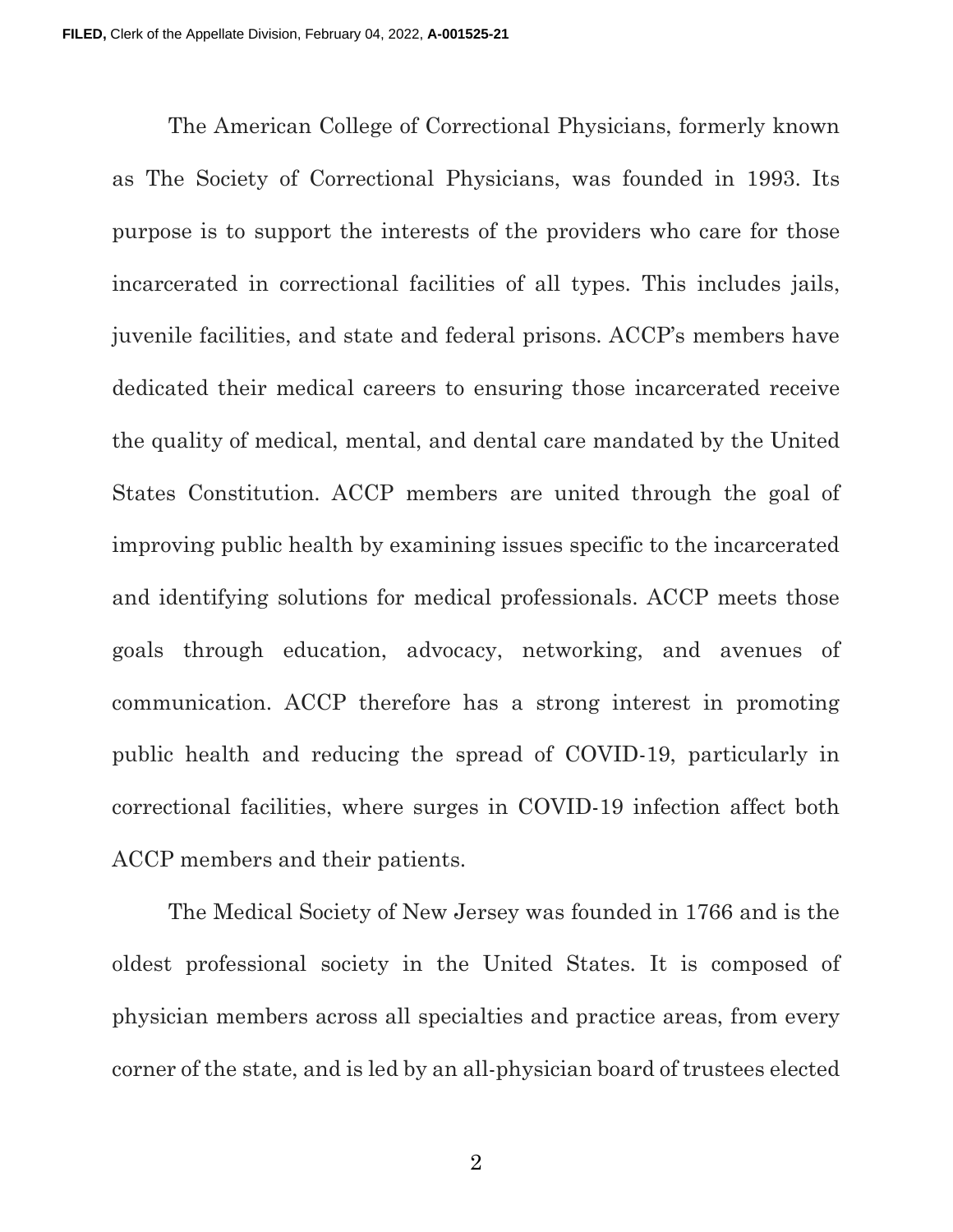annually by membership. In its own capacity and as a state medical society member of the AMA, MSNJ advances its mission—promoting the betterment of public health, fostering public awareness of medical issues, and advocating for physicians—in various ways, including serving as Amici in litigation affecting public welfare and the medical community. MSNJ members, and the New Jersey physician community that MSNJ represents, have spent the last twenty-two months on the frontlines of the battle against COVID-19. Like the patients they serve, and often as patients themselves, these physicians have been aided immeasurably in the fight by widespread administration of FDA-authorized and approved vaccines. This matter will have profound effects on MSNJ and its members, and MSNJ therefore has a significant interest in the outcome of this litigation.

#### INTRODUCTION

The United States is in an unprecedented and ongoing public health crisis as it battles COVID-19—a battle that can be won only with widespread vaccination. SARS-CoV-2, the causative agent of COVID-19, has wreaked havoc in communities across the country, taxed hospitals to the point of rationing care, upended the lives of countless families, and

3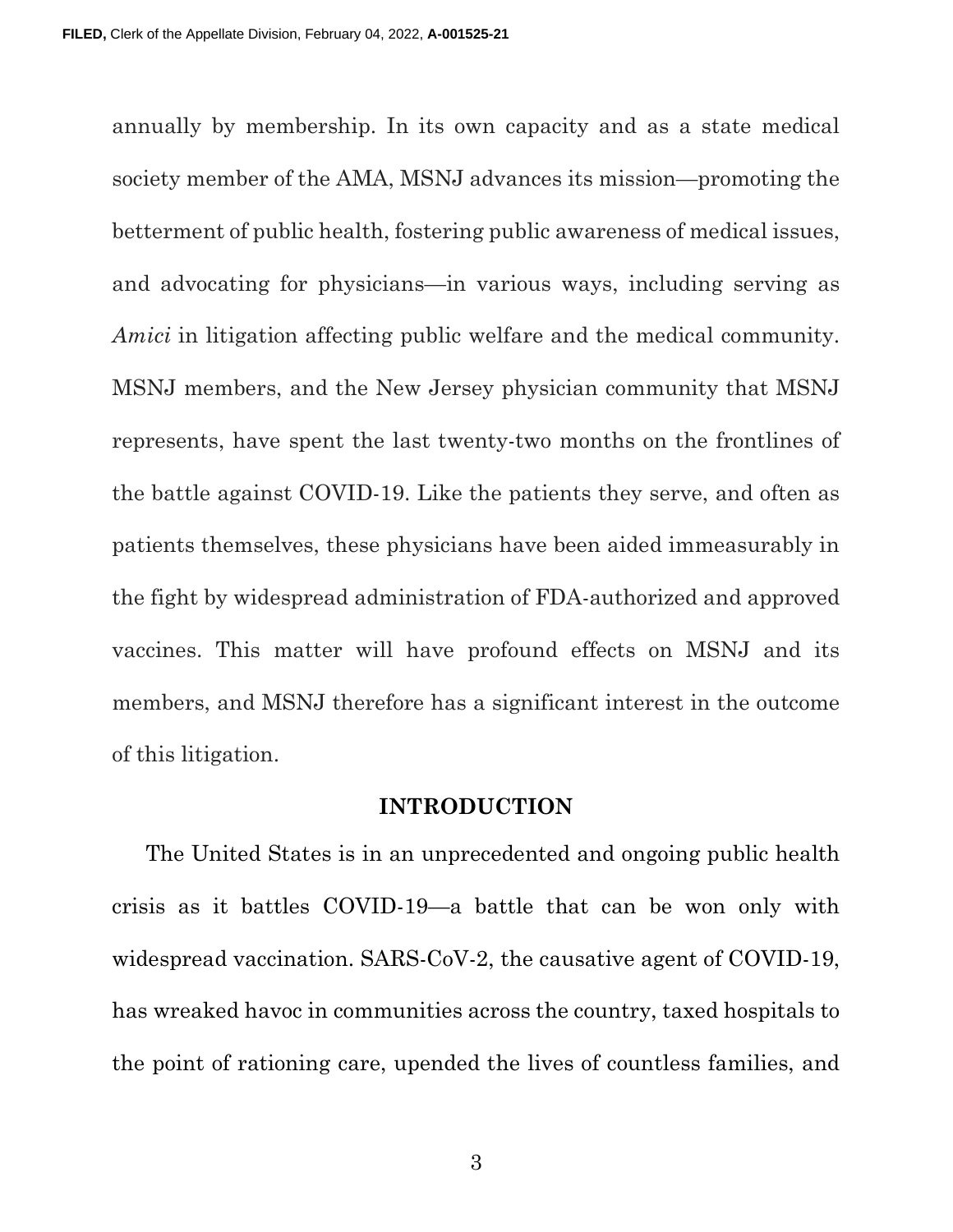killed over 892,000 Americans, including more than 28,000 New Jerseyans.

The dangers and upheaval caused by COVID-19 are particularly acute in correctional facilities: as of January 30, 2022, there have been over 10,000 confirmed positive cases of COVID-19 and fifty-eight deaths among individuals incarcerated within New Jersey Department of Corrections facilities and nearly 7,000 confirmed cases among New Jersey Department of Corrections staff. COVID-19, State of New Jersey Department of Corrections ("NJDOC"), https://bit.ly/3Hj0yKQ (last visited Feb. 4, 2022). ACCP's extensive review of the medical literature demonstrates that COVID-19 vaccines authorized or approved by the U.S. Food and Drug Administration are safe and effective, and that the widespread use of those vaccines is the best way to keep COVID-19 from spreading within carceral settings. This Court should therefore deny the emergent motion for stay of Executive Order No. 283, and permit the implementation of the Order, requiring vaccination among workers in high-risk congregate settings, including New Jersey's correctional facilities.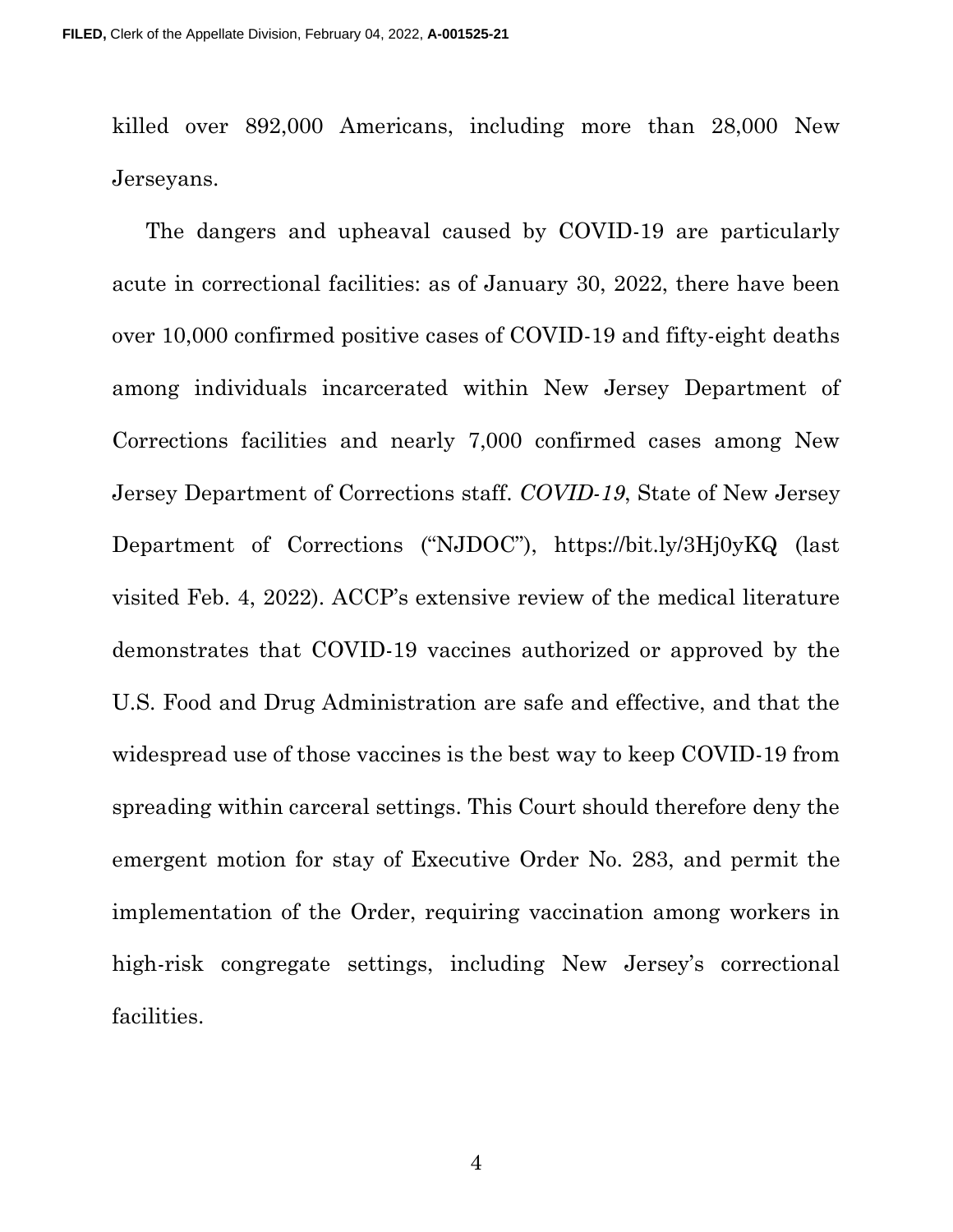#### PROCEDURAL HISTORY

On January 19, 2022, Governor Murphy issued Executive Order 283, which requires covered staff who work in certain health care and highrisk congregate settings, including carceral settings, to become vaccinated against COVID-19. [PBA Aa008–18; NJSOAa 000005–15.]<sup>2</sup> On January 24, 2022, the New Jersey State Policemen's Benevolent Association, Inc., along with several of its local chapters, and on January 25, 2022, the New Jersey Superior Officers Law Enforcement Association, each moved the Court for permission to file emergent motions to stay EO 283. [PBA Aa037; NJSOAa 000088.] On January 25, 2022, this Court granted the applications and set a briefing schedule. [PBA Aa058; NJSOAa 000001.]

<sup>2</sup> Citations to the NJSOA Brief or Appendix refer to the Brief or Appendix of New Jersey Superior Officers Law Enforcement Association in New Jersey Superior Officers Law Enforcement Association v. Philip D. Murphy, Docket No. A-001548-21 (App. Div.). Citations to the PBA Brief or Appendix refer to the Brief or Appendix of New Jersey State Policemen's Benevolent Association, Inc. in New Jersey State Policemen's Benevolent Association v. Philip D. Murphy, Docket No. A-001525-21T2 (App. Div.).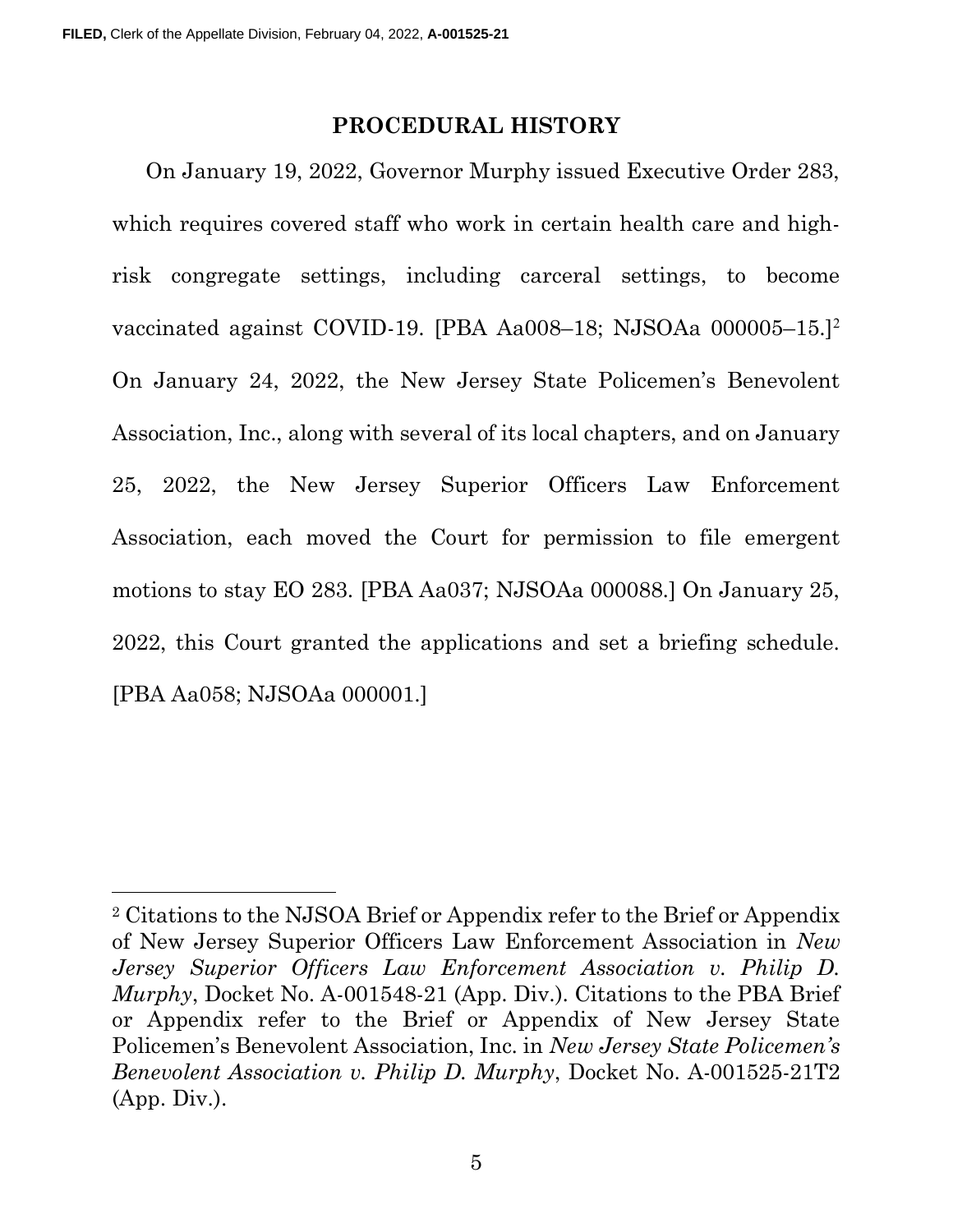#### STATEMENT OF THE FACTS

On January 19, 2022, Governor Murphy issued Executive Order 283, which requires covered staff who work in certain health care and highrisk congregate settings, including carceral settings, to become vaccinated against COVID-19. [PBA Aa008–18; NJSOAa 000005–15.] EO 283 set forth numerous findings, including the COVID-19 vaccines' role in mitigating the effects of the pandemic, [PBA Aa008, NJSOAa 000005], and the effectiveness of booster doses against infection by the Omicron variant, [PBA Aa010–11, NJSOAa 000007–8.] EO 283 directs covered health care settings to maintain a policy that requires covered workers to provide proof that they are vaccinated against COVID-19, including booster doses, according to a specified schedule. [PBA Aa013– 14; NJSOAa 000010–11.] EO 283 directs that the policies provide medical and religious accommodations to the extent required by law. [PBA Aa017; NJSOAa 000014.] EO 283's vaccination requirement "can help prevent outbreaks and reduce transmission [of COVID-19] to vulnerable individuals who may be at a higher risk of severe disease." [PBA Aa013; NJSOAa 000010.]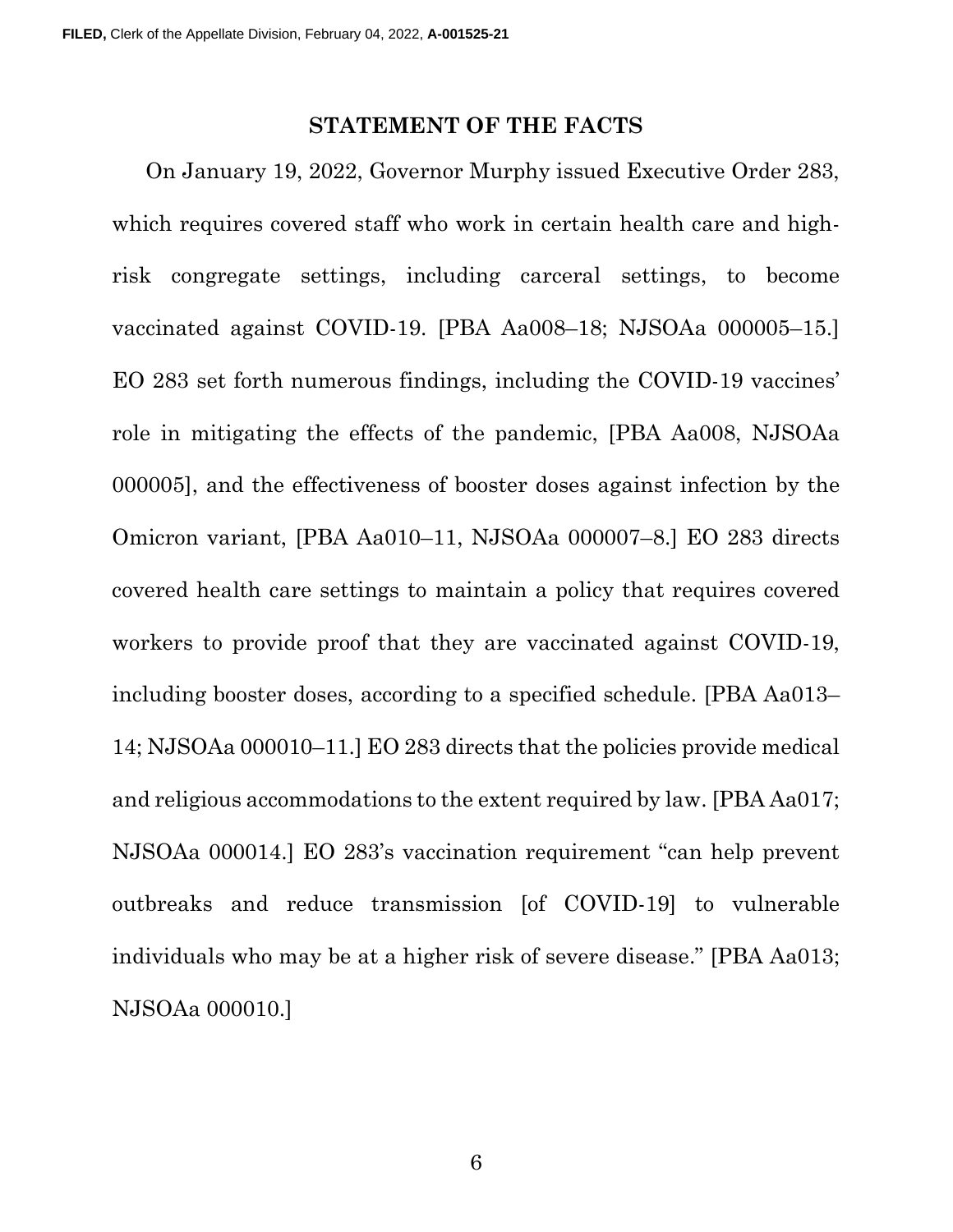#### ARGUMENT

### I. COVID-19 Poses a Grave Danger to the Health of People Who Are Incarcerated.

COVID-19 presents a severe risk to public health. Although most people infected with the virus will experience mild to moderate symptoms, individuals with COVID-19 can become seriously ill or die at any age. As of January 20, 2022, there have been more than seventy-five million confirmed cases of COVID-19 in the United States,<sup>3</sup> leading to more than  $4,203,000$  hospitalizations<sup>4</sup> and more than  $892,000$  deaths more than twelve times the number of people in the United States who die from influenza in the average two-year span.<sup>5</sup>

New Jerseyans account for more than 1,835,000 of those COVID-19 cases, and over 28,000 New Jerseyans have died from COVID-19.<sup>6</sup> And incarcerated New Jerseyans account for more than 10,000 cases; fifty-

<sup>3</sup> COVID Data Tracker, CDC, https://bit.ly/3Du7Glz (last visited Feb. 4, 2022).

<sup>4</sup> COVID Data Tracker Weekly Review, CDC (Jan. 28, 2022), https://bit.ly/3EYAdAb.

<sup>5</sup> See Disease Burden of Flu, CDC (Oct. 4, 2021), https://bit.ly/3ocAuZA.

<sup>6</sup> See New Jersey COVID-19 Dashboard, State of New Jersey Department of Health (last updated Feb. 3, 2022), https://bit.ly/3G840qp.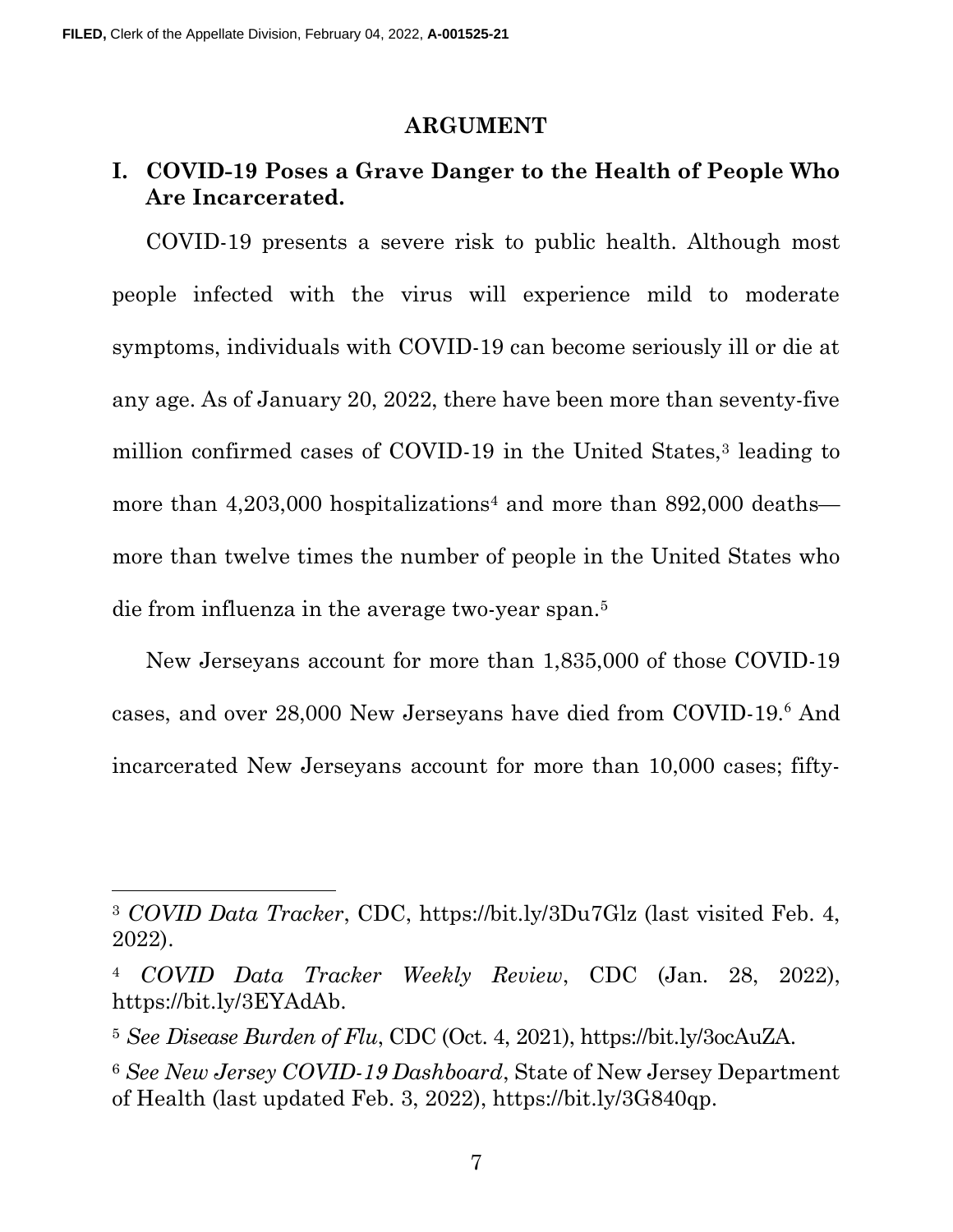eight incarcerated New Jerseyans have died.<sup>7</sup> To put these numbers in perspective, nearly 20% of New Jerseyans overall have contracted  $\text{COVID-19}$  over the course of the pandemic,<sup>8</sup> while the number of incarcerated New Jerseyans who have contracted COVID-19 is more than 54% of the number of people incarcerated in New Jersey as of 2020.<sup>9</sup> Although Appellants claim that the existing option to test, rather than vaccinate, "has been proven to work as it brought these CPOs through the Delta variant," [PBA Br. at 15], the numbers show otherwise. Indeed,

<sup>7</sup> COVID-19, State of New Jersey Department of Corrections ("NJDOC"), https://bit.ly/3Hj0yKQ (last visited Feb. 4, 2022).

<sup>8</sup> Compare New Jersey COVID-19 Dashboard, supra note 7 (listing 1,835,533 cases in New Jersey), with QuickFacts: New Jersey, U.S. Census Bureau, https://bit.ly/3GcGhFy (last visited Feb. 4, 2022) (listing New Jersey population as 9,267,130).

<sup>9</sup> Compare COVID-19, supra note 7 (listing 10,139 positive COVID-19 cases among incarcerated populations in NJDOC facilities), with Offender Characteristics Report on January 1, 2021, NJDOC, https://bit.ly/3L88jpt (in most recent publicly available data, listing total incarcerated individuals in NJDOC facilities as 12,808) and Total Inmates in New Jersey State Correctional Institutions and Satellite Units, State of New Jersey Department of Corrections (2020), https://bit.ly/3ukd4pJ (listing total incarcerated individuals in NJDOC facilities as 18,477 in 2020).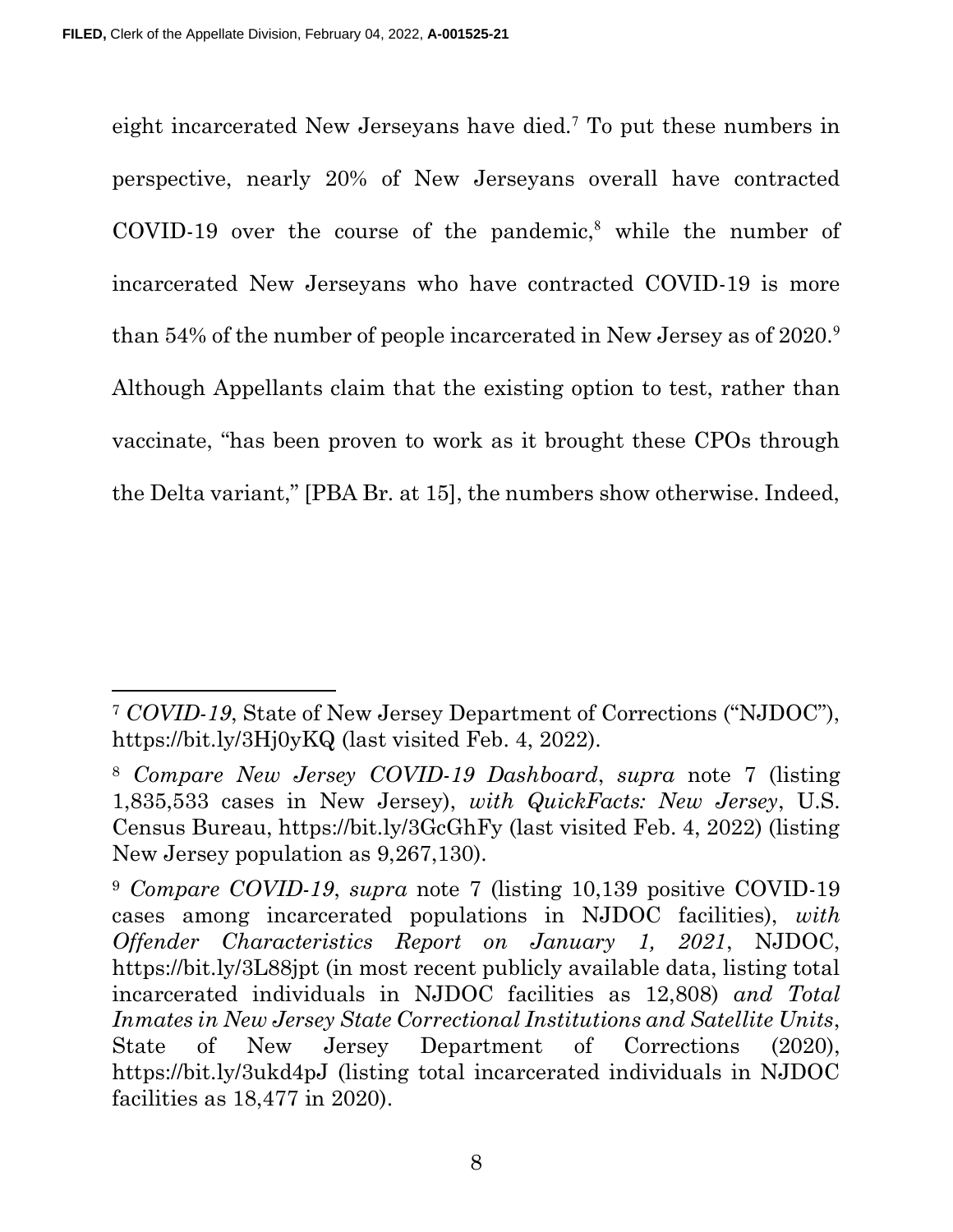although the Department of Corrections employs approximately 8,000 people,<sup>10</sup> it has recorded 6,941 positive COVID-19 tests.<sup>11</sup>

As these numbers indicate, SARS-CoV-2 is highly transmissible. The original strain was more contagious than the flu, and the Delta variant of SARS-CoV-2, the leading strain until recent weeks, is more than twice as contagious as previous variants.12 The surging Omicron variant which now accounts for more than 99.9% of new cases in the United States—appears to be more contagious still.13 Crucially, more than 50% of the spread of the virus may be from individuals who have no symptoms at the time of transmission.<sup>14</sup>

<sup>10</sup> State of New Jersey Department of Corrections, About Us (last visited Feb. 4, 2022), https://www.nj.gov/corrections/pages/aboutUs.html.

<sup>11</sup> COVID-19, supra note 7.

 $12\Delta$  Delta Variant: What We Know About the Science, CDC (Aug. 26, 2021), https://bit.ly/3plAmcy; Apoorva Mandavilli, C.D.C. Internal Report Calls Delta Variant as Contagious as Chickenpox, N.Y. Times (July 30, 2021), https://nyti.ms/3EtJXTb.

<sup>&</sup>lt;sup>13</sup> Omicron Variant: What You Need to Know, CDC (last updated Dec. 20, 2021), https://bit.ly/327xwyr; COVID Data Tracker: Variant Proportions, CDC (last visited Feb. 4, 2022), https://bit.ly/3udcJoI.

<sup>14</sup> Science Brief: Community Use of Masks to Control the Spread of SARS- $CoV-2$ , CDC (last updated Dec. 6, 2021), https://bit.ly/30inWYx.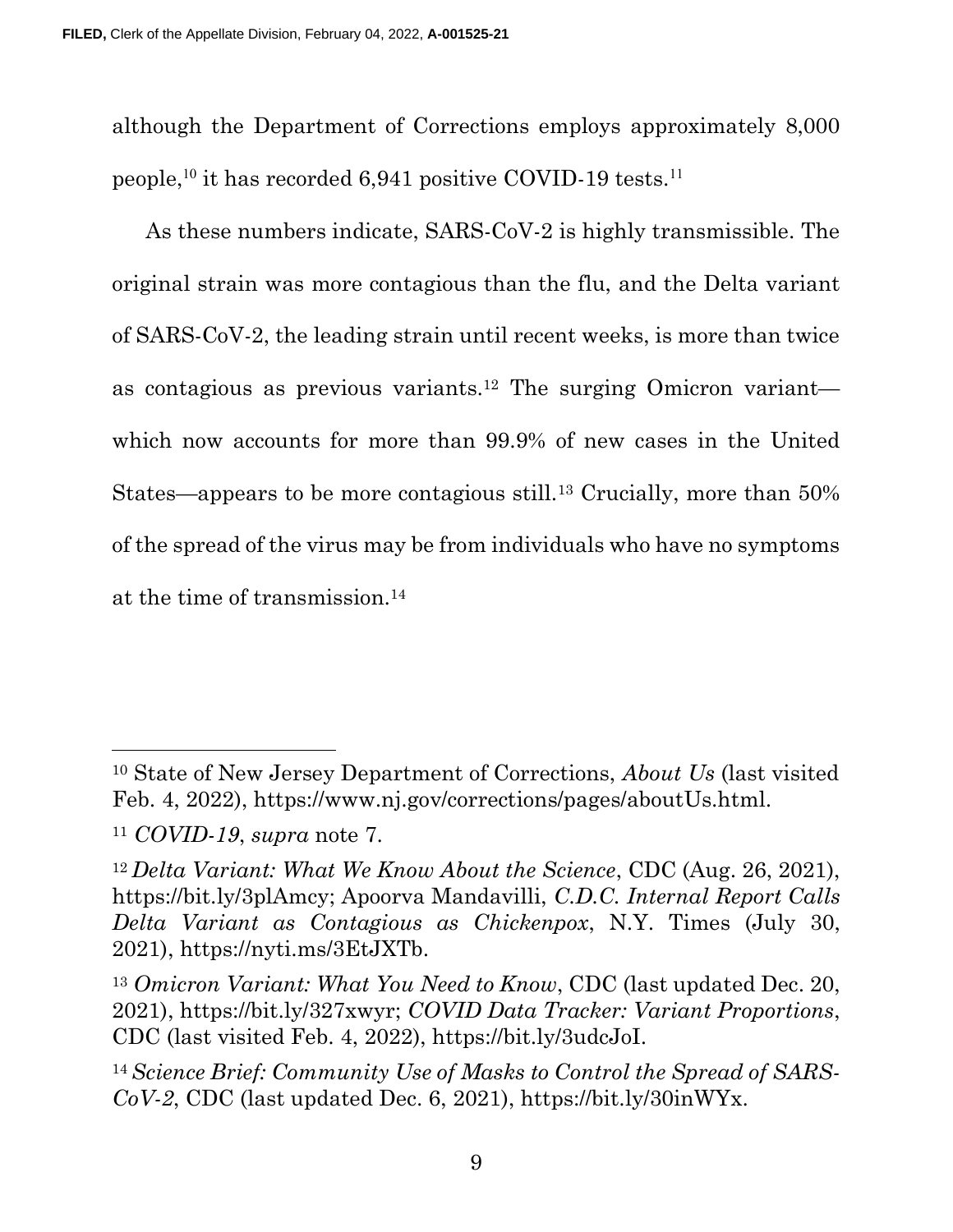The disproportionate rate of COVID-19 among incarcerated persons is unsurprising, because "[r]esidential institutions have long been associated with an increased risk of infectious diseases."<sup>15</sup> Correctional institutions, like cruise ships and nursing homes, "can be considered high risk for amplifying infectious diseases such as COVID-19, because the conditions that prevent disease dissemination are nearly impossible to achieve."<sup>16</sup> Indeed, correctional institutions present even higher risks than cruise ships, the original COVID-19 hot spots, because correctional staff function as "a vector of disease transmission between the community and incarcerated individuals because they are in the community for a large percentage of their time, [but] pierc[e] the membrane of the prison daily as they go to and from work."<sup>17</sup> Correctional

<sup>15</sup> Mary Devereaux Hutton et al., Tuberculosis in Nursing Homes and Correctional Facilities: Results of a 29-State Survey, CDC, at 2 (Nov. 1990), https://bit.ly/3I51ySJ; see also, e.g., Joseph A. Bick, Infection Control in Jails and Prisons, 45 Clinical Infectious Diseases 1047 (2007), https://bit.ly/3qrND34.

<sup>16</sup> Philip D. Sloane, Cruise Ships, Nursing Homes, and Prisons as COVID-19 Epicenters: A 'Wicked Problem' With Breakthrough Solutions?, 21 J. Am. Med. Dirs. Ass'n 958, 958 (July 2020), https://bit.ly/3KfJBmC.

<sup>17</sup> Danielle Wallace et al., Is There a Temporal Relationship Between COVID-19 Infections among Prison Staff, Incarcerated Persons and the Larger Community in the United States?, 18 Int'l J. Env't. Rsch. Pub. Health 6873 (June 26, 2021), https://bit.ly/3I2ttmk.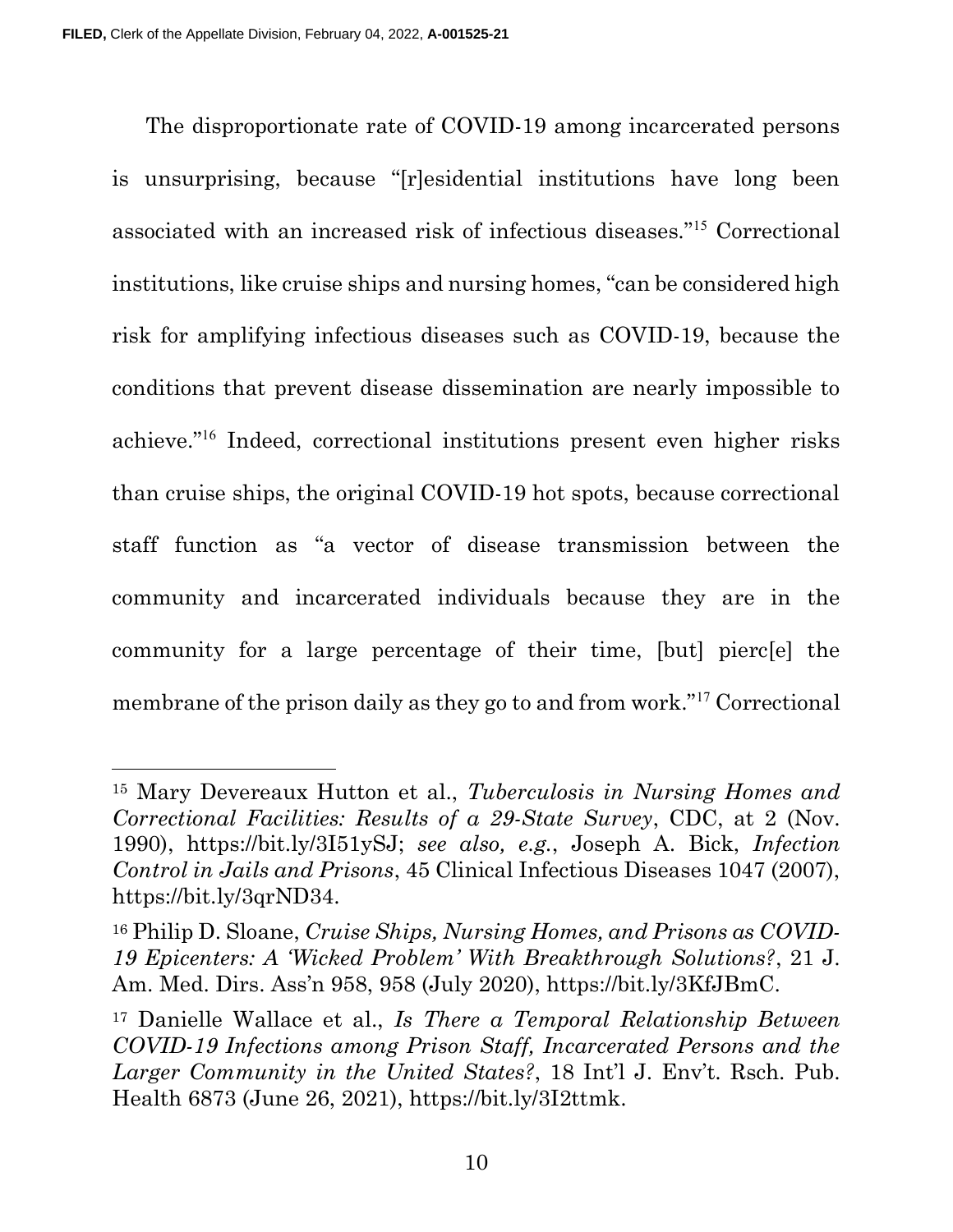staff are thus "an avenue for COVID-19 to enter the prison, whether at the beginning of a pandemic or during successive waves."<sup>18</sup>

As a result, "staff members' COVID-19 prevalence . . . ha[s] a direct relationship on the prevalence of COVID-19 among incarcerated individuals."<sup>19</sup> Transmission among staff in correctional facilities has been a major factor in the spread of COVID-19 to people incarcerated.<sup>20</sup> Indeed, one comprehensive analysis of federal prisons concluded that "rising case rates inside federal prisons have been driven increasingly by infections among staff, rather than among incarcerated people."<sup>21</sup> In New Jersey, about "1,600 of the 7,300 staffers with the state [New Jersey] Department of Corrections were out because of COVID-19 in

 $18$  *Id.* 

 $19 \; Id.$ 

<sup>20</sup> Laura Hawks et al., COVID-19 in Prisons and Jails in the United States, 180 JAMA Internal Med. 1041, 1041 (Apr. 28, 2020), https://bit.ly/3fqrpZb ("[P]eople who are incarcerated will be at higher risk of exposure, as correctional officers and other staff frequently leave the facility and then return.").

<sup>21</sup> Alix M.B. Lacoste et al., Fast, frequent, and widespread: COVID-19 outbreaks inside federal prisons, UCLA Law COVID Behind Bars Data Project, at 2 (Nov. 2021), https://bit.ly/34DQY6L.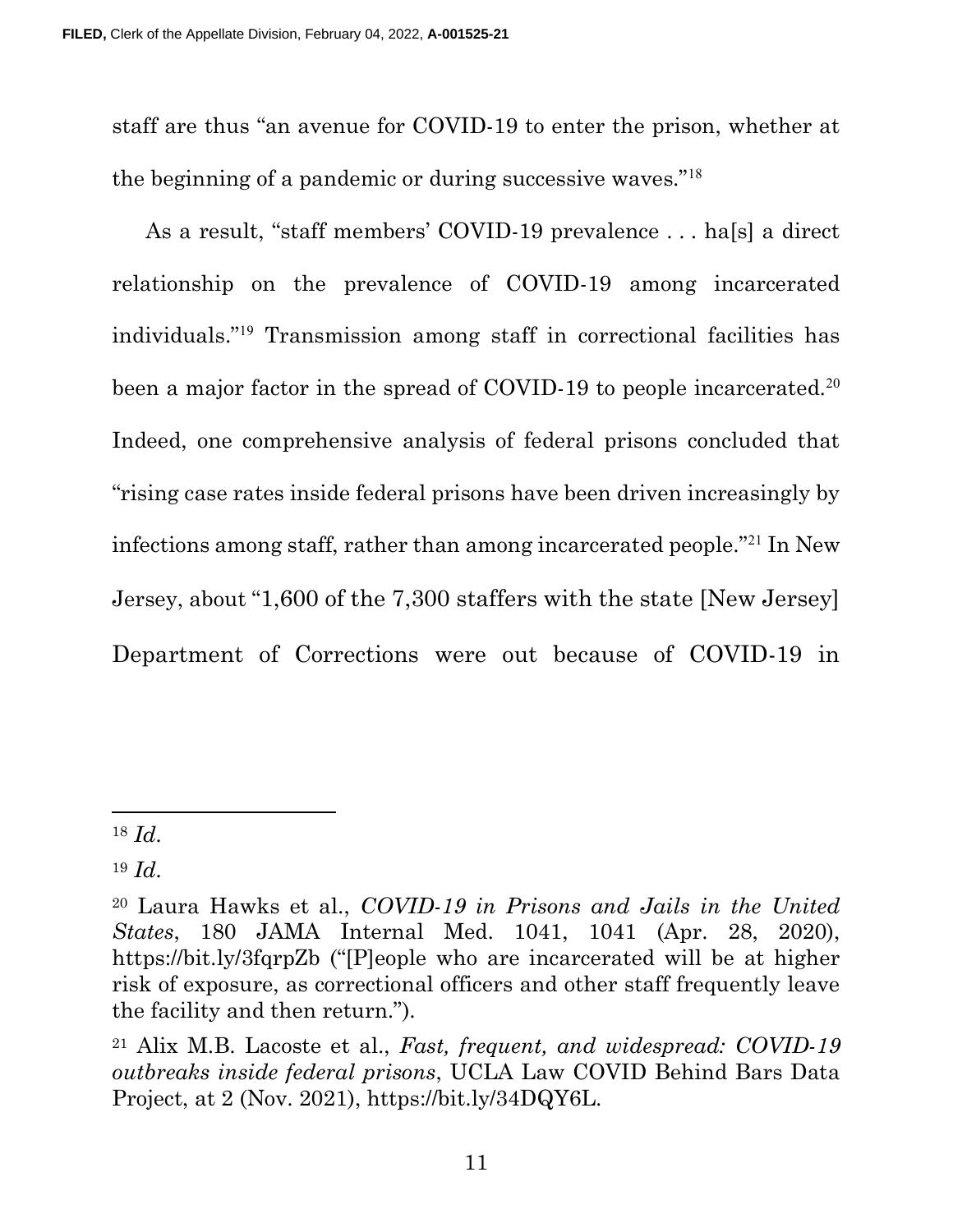December [2021], and another 450 tested positive the first week of the year."<sup>22</sup>

Even those who recover from COVID-19 may experience debilitating symptoms lasting for several months or more after the acute phase of infection. A systematic review of forty-five studies found that 73% of infected individuals experienced at least one long-term symptom.<sup>23</sup> Another, more recent systematic review of fifty-seven studies found that more than half of COVID-19 survivors experienced post-acute sequelae (that is, chronic complications of an acute condition) six months after recovery, including difficulty concentrating, generalized anxiety disorder, general functional impairments, and fatigue or muscle

<sup>&</sup>lt;sup>22</sup>Error! Hyperlink reference not valid. Dana Difilippo, N.J. prisons grapple with staff shortages, inmate restrictions as COVID-19 spreads anew, New Jersey Monitor (Jan. 10, 2022), https://bit.ly/3g8CaiW.

<sup>23</sup>Tahmina Nasserie et al., Assessment of the Frequency and Variety of Persistent Symptoms Among Patients With COVID-19: A Systematic Review, JAMA Network Open (May 26, 2021), https://bit.ly/3qocFkk; see also Karen B. Jacobson et al., Patients With Uncomplicated Coronavirus Disease 2019 (COVID-19) Have Long-Term Persistent Symptoms and Functional Impairment Similar to Patients with Severe COVID-19: A Cautionary Tale During a Global Pandemic, 73 Clinical Infectious Diseases e826 (Feb. 6, 2021), https://bit.ly/3FD32Ch ("'Long COVID' has been reported in 87% of hospitalized patients two months post-infection and in 53% of non-hospitalized patients 125 days after diagnosis.").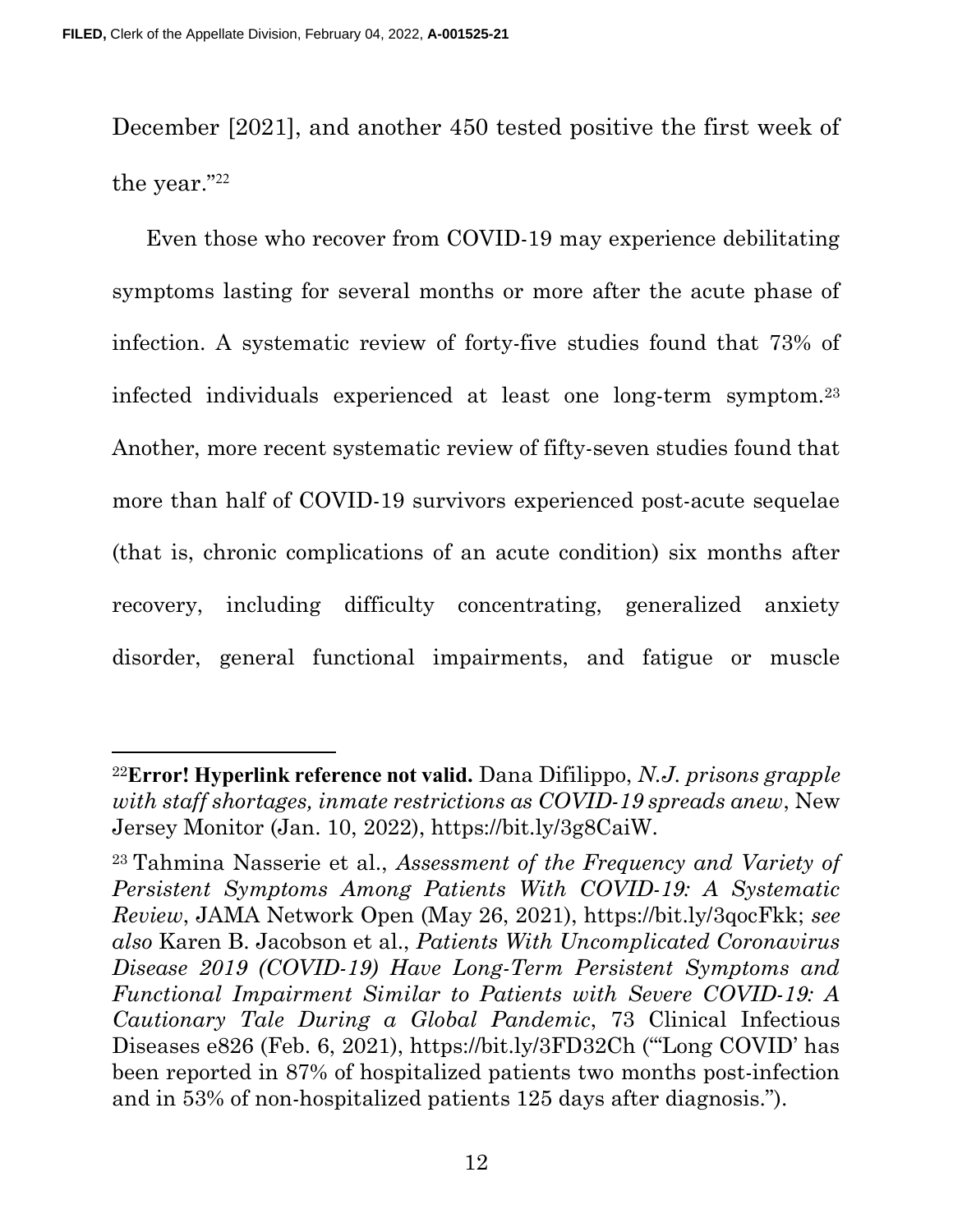weakness.<sup>24</sup> Studies also indicate that COVID-19 is associated with increased risk of adverse neurological and psychiatric outcomes.<sup>25</sup> Although Appellants correctly note that, on average, Omicron infections are less severe than Delta infections, [see PBA Br. at 29], they fail to grapple with these potential long-term effects. And because Omicron is so much more contagious than Delta, the raw number of people who will experience severe illness remains of critical concern, as illustrated by the record rate of hospitalizations at the peak of the January 2022 Omicron surge—more than 30% higher than the January 2021 peak nationwide, and fully twice as high in New Jersey specifically.<sup>26</sup>

Moreover, incarcerated people are more likely than the rest of the population to have comorbidities that put them at higher risk for severe

<sup>24</sup> Destin Groff et al., Short-term and Long-term Rates of Postacute Sequelae of SARS-CoV-2 Infection: A Systematic Review, 4(10) JAMA Network Open e2128568 (Oct. 13, 2021), https://bit.ly/3qskBjR.

<sup>&</sup>lt;sup>25</sup> Maxime Taquet et al., 6-month neurological and psychiatric outcomes in 236379 survivors of COVID-19: a retrospective cohort study using electronic health records, 8 The Lancet Psychiatry 416 (Apr. 6, 2021), https://bit.ly/3DXTbGo.

<sup>26</sup> See COVID Data Tracker, New Admissions of Patients with Confirmed COVID-19 per 100,000 Population by Age Group, United States, CDC (last visited Feb. 1, 2022), https://bit.ly/3GhYjGb. To see statistics for New Jersey, use the "Select a Jurisdiction" drop-down menu.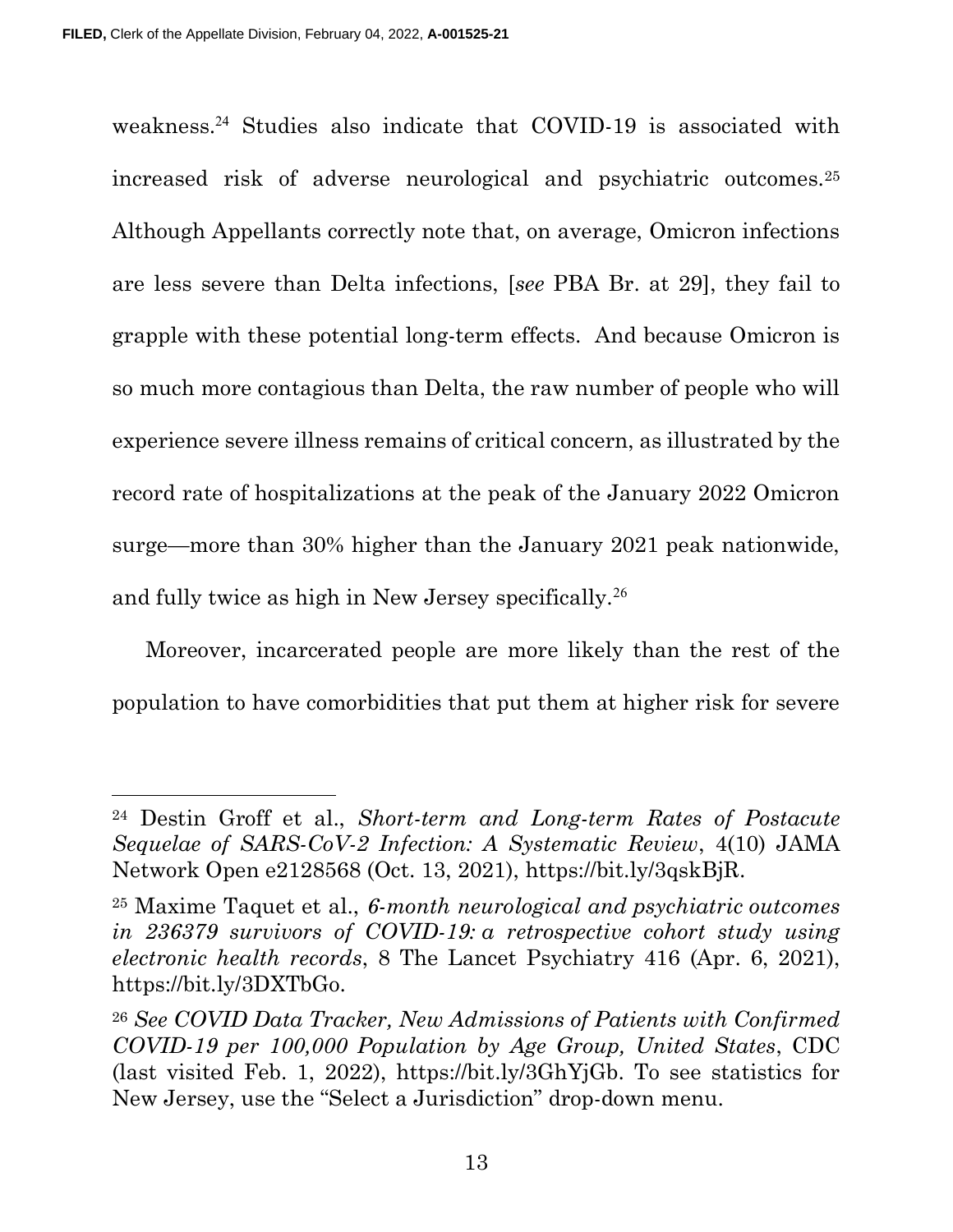outcomes.<sup>27</sup> In fact, during the early months of the pandemic, New Jersey's prisons had a higher COVID-19 death rate than any other prison system in the country.<sup>28</sup> What's more, transmission in carceral settings carries additional consequences beyond the risk of infection: when prisons are facing outbreaks, they are likely to cancel visitation and order lockdown of facilities, leading to significant isolation and detrimental psychological effects.<sup>29</sup> COVID-19 therefore poses a grave danger to the health and safety of people who are incarcerated above and beyond the already significant risk faced by the general public.

<sup>27</sup> Elizabeth M. Viglianti et al., Mass Incarceration and Pulmonary Health: Guidance for Clinicians, 15 Annals Am. Thoracic Soc'y 409, 409– 12 (Jan, 30, 2018), https://bit.ly/3rvWosf (identifying lung-related conditions that disproportionately affect incarcerated persons).

<sup>28</sup> Blake Nelson, N.J. Prisons have highest coronavirus death rate in the nation, new study shows, NJ.com (May 3, 2020), https://bit.ly/3HiHvQX.

<sup>29</sup> See Steven Rodas, N.J. prisons, halfway houses suspend visits due to COVID omicron wave, New Jersey Advance Media (Jan. 7, 2022), https://bit.ly/3IKlPNG; see also Lucy Wainwright & Donna Gipson, The Impact of Lockdown to Mental Health: A Summary of Patient Views, EP:IC, https://bit.ly/3zYt2Xt (finding that 84% of patients in closed prisons in the United Kingdom reported deteriorating mental health during COVID-19 lockdown); ACCP, Restricted Housing of Mentally Ill Inmates, https://bit.ly/3noyePc ("Many patients with mental illness, such as depression, can be expected to worsen as a result of isolation imposed by restricted housing.").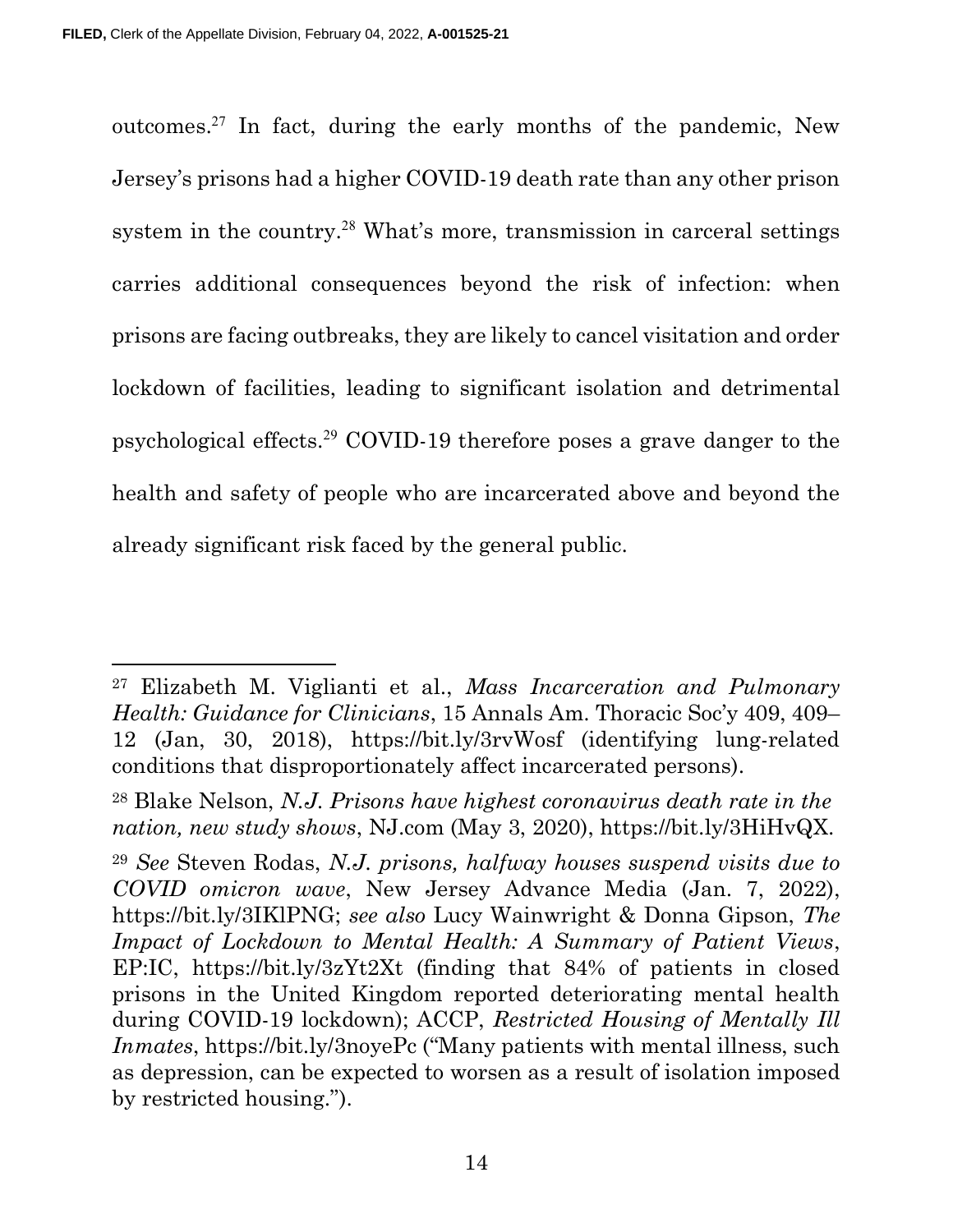## II. Vaccines Provide a Safe and Effective Way to Help Reduce Transmission of COVID-19 in Carceral Settings.

COVID-19 vaccines are safe. Before FDA authorized/approved, and the Centers for Disease Control and Prevention recommended use of, the COVID-19 vaccines in the population, scientists conducted extensive clinical trials. FDA, CDC, and their advisory committees then conducted rigorous reviews of the data, and they continue to monitor the vaccines' safety.30 A study of more than six million people who received the Pfizer or Moderna vaccines found that serious side effects are very rare.<sup>31</sup> Further, a study concluded that there is no increased risk for mortality among recipients of any of the COVID-19 vaccines, and that vaccine recipients had lower non-COVID-19 mortality risks than did unvaccinated people.<sup>32</sup>

<sup>30</sup> Benefits of Getting a COVID-19 Vaccine, CDC (last updated Jan. 11, 2022), https://bit.ly/3H6BsiF; Nicola P. Klein et al., Surveillance for Adverse Events After COVID-19 mRNA Vaccination, 326 JAMA 1390 (Sept. 3, 2021), https://bit.ly/3F1XQYM; COVID-19 vaccine safety surveillance, FDA (Dec. 7, 2021), https://bit.ly/3y1dDET.

<sup>31</sup> Klein et al., supra note 30.

<sup>32</sup> Stanley Xu et al., COVID-19 Vaccination and Non–COVID-19 Mortality Risk — Seven Integrated Health Care Organizations, United States, December 14, 2020–July 31, 2021, 70 Morbidity & Mortality Weekly Rep. 1520, 1520–24 (Oct. 29, 2021), https://bit.ly/3D1ZRn4. Although the CDC recently recommended the Pfizer or Moderna vaccines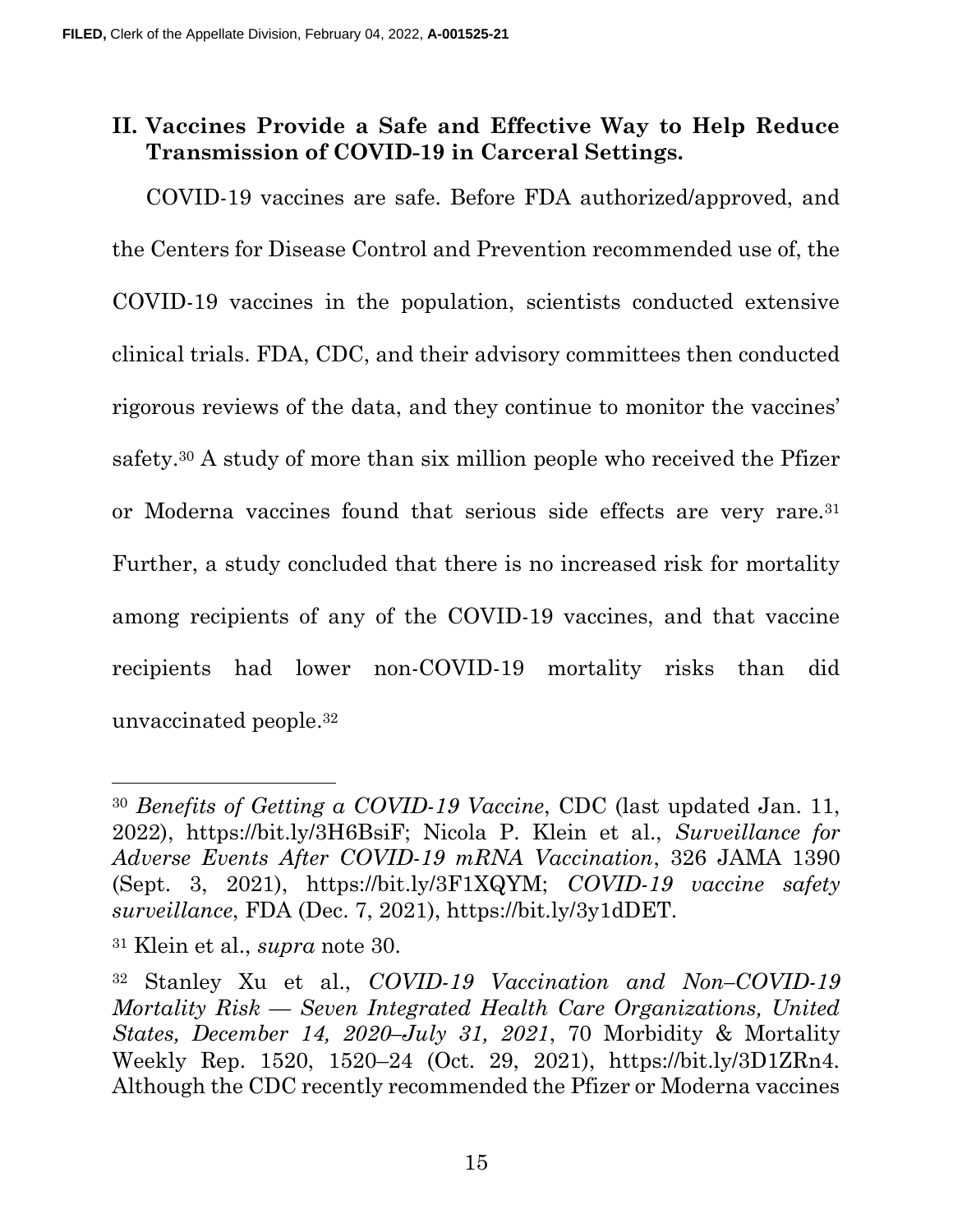COVID-19 vaccines are also effective. First, each of the three vaccines greatly reduces the likelihood of contracting SARS-CoV-2. The Pfizer, Moderna, and J&J/Janssen vaccines have been found to be 91.3%, 90%, and 72% effective against infection by prior variants, respectively.33 And, contrary to Appellants' assertions,<sup>34</sup> studies uniformly demonstrate that COVID-19 vaccine regimens that include a booster are effective even against the novel Omicron variant, which has a higher immune evasion than its predecessors.<sup>35</sup> (For comparison, the flu vaccination reduces the

over the J&J/Janssen vaccine, the CDC's advisory committee made clear that "receiving any vaccine is better than being unvaccinated." Press Release, CDC, CDC Endorses ACIP's Updated COVID-19 Vaccine Recommendations (Dec. 16, 2021), https://bit.ly/3yzUTfJ.

<sup>33</sup>Kathy Katella, Comparing the COVID-19 Vaccines: How Are They Different?, Yale Med. (updated Jan. 31, 2022), https://bit.ly/307jEU5. Scientists are still learning about how effective the vaccine is against the Omicron variant.

<sup>34</sup> PBA Br. at 2 (asserting that "vaccination/booster shots" are "largely ineffective against the Omicron variant"); NJSOLEA Br. at 14 (asserting "a booster shot . . . does not prevent vaccinated individuals from becoming infected").

<sup>35</sup> See, e.g., Amelia G. Johnson et al., COVID-19 Incidence and Death Rates Among Unvaccinated and Fully Vaccinated Adults with and Without Booster Doses During Periods of Delta and Omicron Variant Emergence — 25 U.S. Jurisdictions, April 4–December 25, 2021, 71 Morbidity & Mortality Weekly Rep. 132, 135 (Jan. 28, 2022), https://bit.ly/3Hie01C; Mark G. Thompson et al., Associated Emergency Department and Urgent Care Encounters and Hospitalizations Among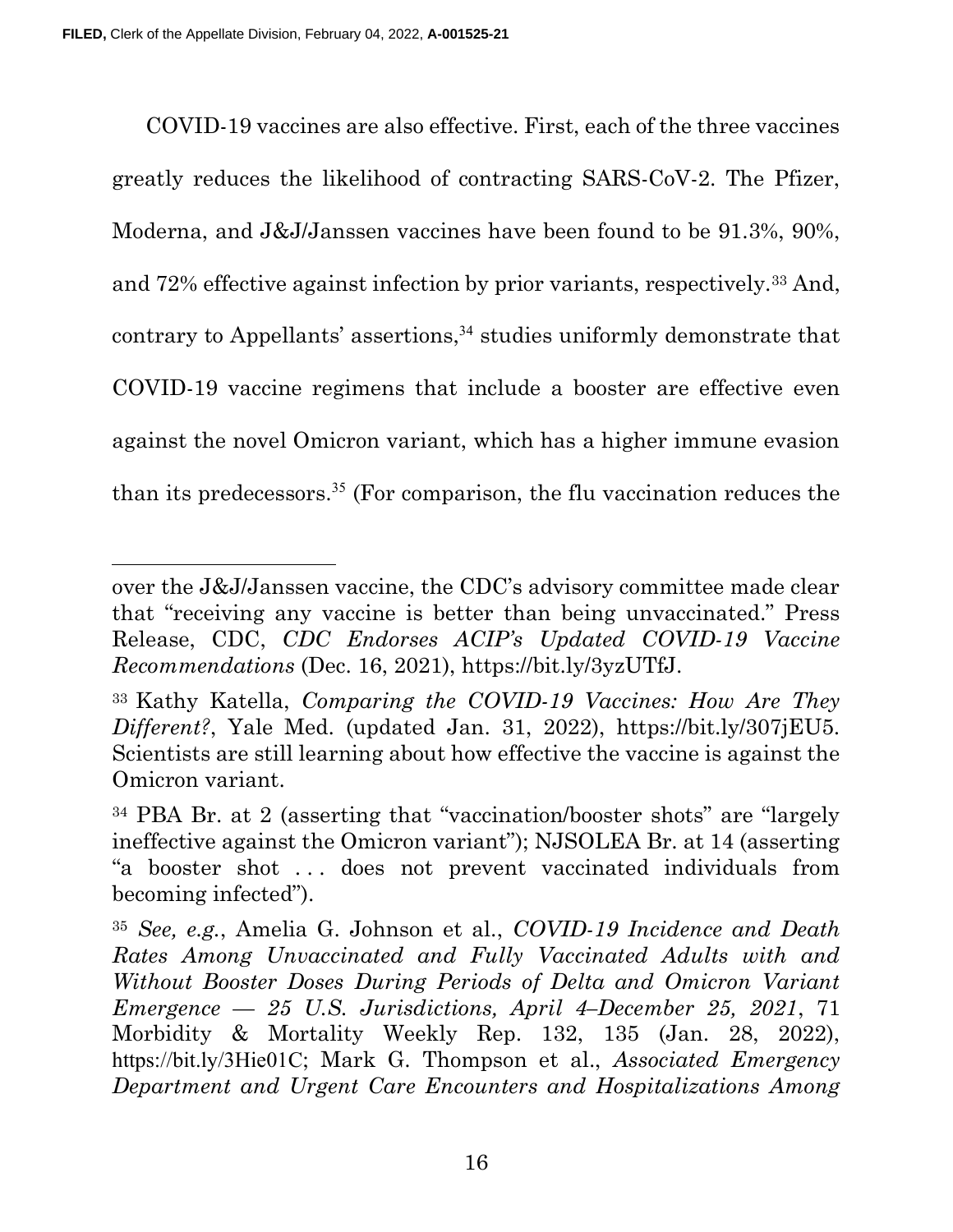risk of flu illness by between 40% and 60%.36) In December 2021, when the Omicron variant became prominent, people who were unvaccinated were nearly five times more likely to contract COVID-19 than people who were fully vaccinated with booster doses.<sup>37</sup>

Second, each of the three vaccines is even more effective against serious illness and death. Studies conducted earlier in the pandemic have estimated the Pfizer, Moderna, and J&J/Janssen vaccines as 95.3%–97%, 95%, and 86% effective against severe disease, respectively.38 The vaccines were likewise highly effective against hospital admissions, "even in the face of widespread dissemination of the delta variant."39 As of

Adults During Periods of Delta and Omicron Variant Predominance — VISION Network, 10 States, August 2021–January 2022, 71 Morbidity & Mortality Weekly Rep. 139 (Jan. 28, 2022), https://bit.ly/35F0OpB; Emma K. Accorsi, Association Between 3 Doses of mRNA COVID-19 Vaccine and Symptomatic Infection Caused by the SARS-CoV-2 Omicron and Delta Variants, JAMA (Jan. 21, 2022), https://bit.ly/3gct6d5. The uncontrolled spread of the virus in areas with low immunization rates, however, certainly raises the risk that a fully vaccine-resistant strain will one day emerge.

<sup>36</sup>Vaccine Effectiveness: How Well Do Flu Vaccines Work?, CDC (last visited Feb. 4, 2022), https://bit.ly/3HifLMP.

<sup>37</sup> See Johnson et al., supra note 35, at 133.

<sup>38</sup> Katella, supra note 33.

<sup>39</sup>Sara Y. Tartof et al., Effectiveness of mRNA BNT162b2 COVID-19 Vaccine Up to 6 Months in a Large Integrated Health System in the USA: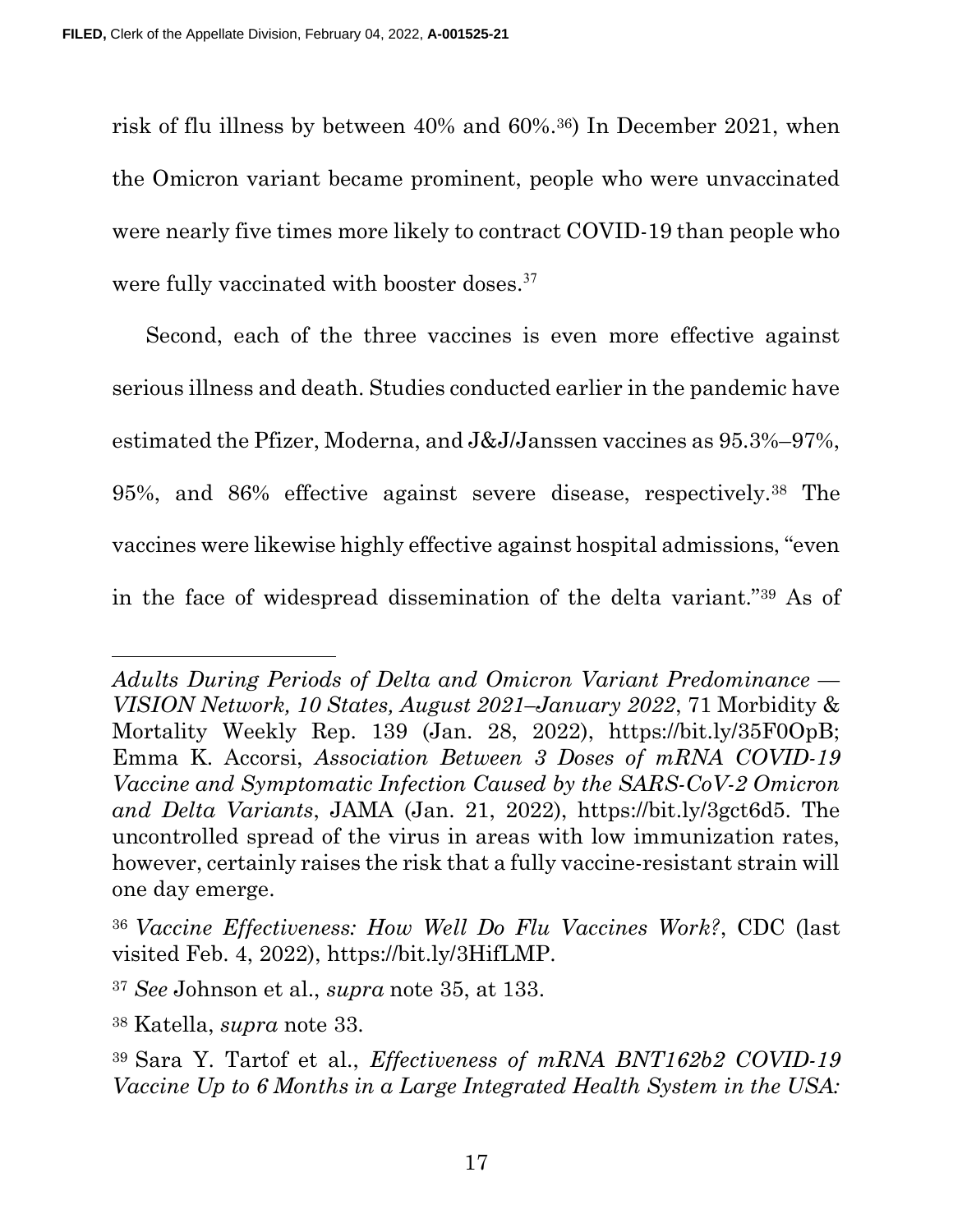December 25, 2021, the age-adjusted rate of COVID-19-associated hospitalizations in unvaccinated adults was more than 16 times that of fully vaccinated adults.<sup>40</sup> And although research into the effect of Omicron is ongoing, preliminary results suggest that the Pfizer vaccine remains 70% effective against hospitalization, even before a booster dose.41 Recent research also shows that receipt of a third mRNA COVID-19 vaccine dose is 82% effective against urgent care encounters and 90% effective against hospitalization due to the Omicron variant.<sup>42</sup> A survey of New Jersey hospitals on December 31, 2021 showed that fully vaccinated COVID-19 patients with a booster shot accounted for only 5.8% of total COVID-19 hospitalizations.<sup>43</sup>

A Retrospective Cohort Study, 398 Lancet 1407, 1407 (Oct. 4, 2021), https://bit.ly/3ouPvqS.

<sup>40</sup> See Rates of laboratory-confirmed COVID-19 hospitalizations by vaccination status, CDC (last updated Feb. 3, 2022), https://bit.ly/3oIwsZ4.

<sup>41</sup> Shirley Collie et al., Effectiveness of BNT162b2 Vaccine against Omicron Variant in South Africa, New Eng. J. Med., Correspondence (Dec. 29, 2021), https://bit.ly/3qrESpW.

 $42$  Thompson et al., *supra* note 35, at 144.

<sup>43</sup> Scott Fallon, COVID hospitalizations surpass 5,100 in New Jersey, stressing health care facilities, NorthJersey.com (Jan. 4, 2022), https://njersy.co/3odXDeX.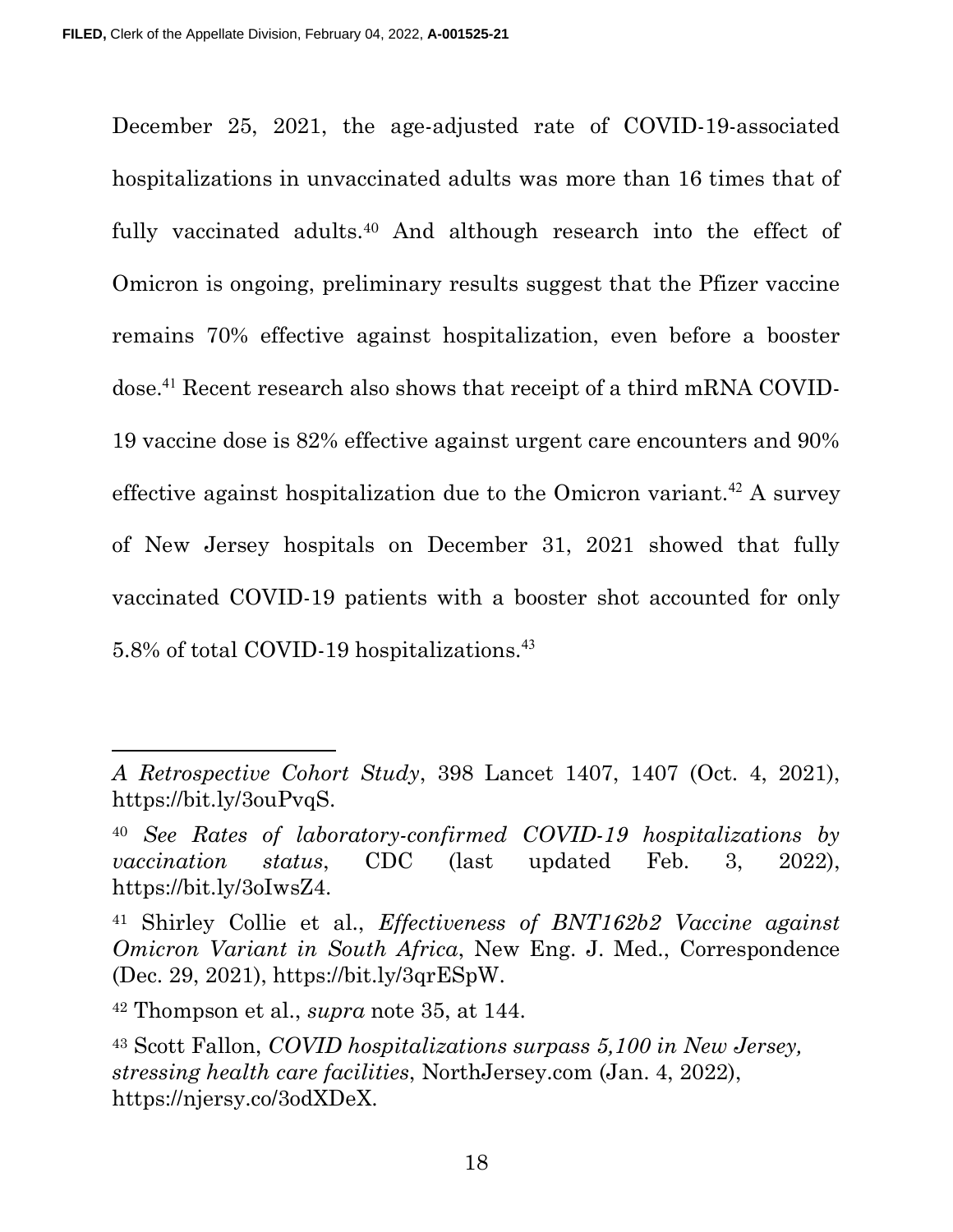Even vaccinated people who are hospitalized for COVID-19 have a significantly lower risk of death than do unvaccinated people. A study found that, among patients hospitalized with the Delta variant, "[t]he crude risk for COVID-19-related death in fully vaccinated persons was sevenfold lower than that among unvaccinated COVID-19 patients."<sup>44</sup> Although research regarding vaccine efficacy against the Omicron variant is still developing, initial reports suggest that vaccination, including a booster, remains efficacious against severe disease, and lowers a person's risk of dying from COVID-19 at every step.<sup>45</sup>

Third, although still developing, evidence suggests that those who are fully vaccinated are contagious for shorter periods than unvaccinated people. A study found that viral loads of the Delta variant declined more rapidly in infected people who had been vaccinated, indicating that

<sup>44</sup> Allison L. Naleway et al., Incidence of SARS-CoV-2 Infection, Emergency Department Visits, and Hospitalizations Because of COVID-19 Among Persons Aged  $\geq$ 12 Years, by COVID-19 Vaccination Status — Oregon and Washington, July 4–September 25, 2021, 70 Morbidity & Mortality Weekly Rpt. 1608, 1609 (Nov. 19, 2021), https://bit.ly/3F05RwX.

<sup>45</sup> See Carl Zimmer & Sheryl Stolberg, New Studies Raise Hopes That Vaccines Prevent Severe Disease From Omicron, N.Y. Times (Dec. 15, 2021), https://nyti.ms/3H3uCd4.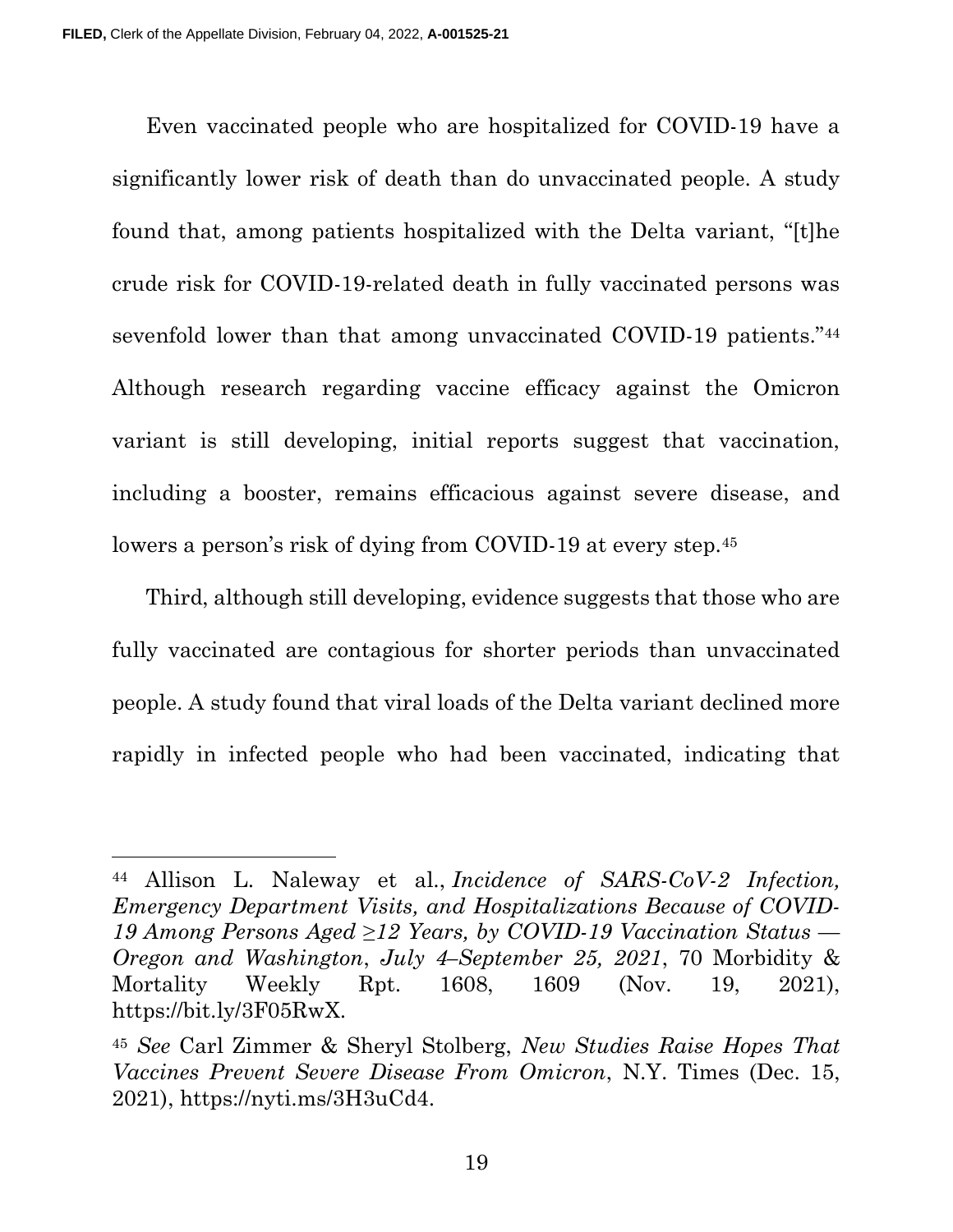vaccinated people are contagious for shorter periods of time than unvaccinated people.46 Moreover, the fact that unvaccinated people are more likely to contract COVID-19 in the first place means that they pose a higher risk of transmission than do those who are vaccinated. Thus, vaccination protects not only people who are vaccinated, but also those they encounter.

### III. The More Staff Who Get Vaccinated, The Safer Carceral Settings Become.

The more carceral workers who get vaccinated, the closer we are to slowing the spread of the virus and creating a safer environment. As the American Medical Association has explained, "[t]he only way to truly end this pandemic is to ensure widespread vaccination."47 "By limiting viral spread, vaccination also minimizes opportunities for the introduction of

<sup>46</sup> Po Ying Chia et al., Virological and serological kinetics of SARS-CoV-2 Delta variant vaccine breakthrough infections: a multicentre cohort study, Clinical Microbiology & Infection (Nov. 22, 2021), https://bit.ly/3ENkd4a.

<sup>47</sup> Press Release, American Medical Ass'n, AMA, AHA, ANA urge vaccinations as U.S. reaches 750,000 COVID-19 deaths (Nov. 4, 2021) (emphasis added), https://bit.ly/3C07CIS.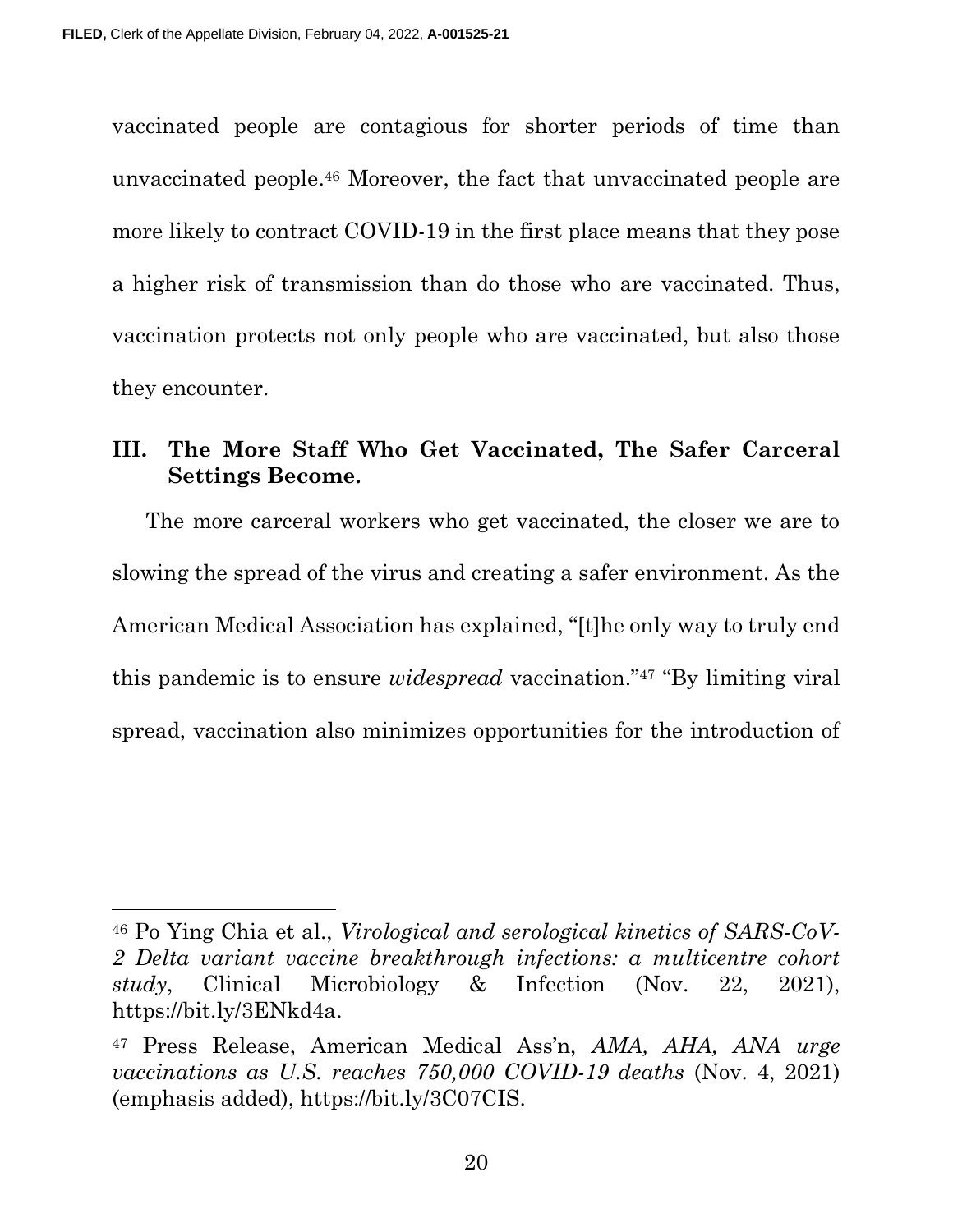more infectious variants through random mutation."48 Widespread vaccination is the only practical way to push the effective reproduction rate of the SARS-CoV-2 virus below one, the rate at which endemic transmission begins to die out.

Widespread vaccination reduces the likelihood of infections among both vaccinated and unvaccinated people. During the wave of Delta infections, "states with high vaccination rates (>70% of the population) . . . report[ed] lower numbers of vaccine breakthrough cases as well as hospitalizations and deaths from COVID-19."49 An analysis found that "[i]n the presence of high community prevalence of Covid-19, nursing homes with low staff vaccination coverage had higher numbers of cases and deaths than those with high staff vaccination coverage."<sup>50</sup> Widespread vaccination is particularly important for people who cannot

21

<sup>48</sup> Vaccination to Prevent COVID-19 Outbreaks with Current and Emergent Variants — United States, 2021, CDC (July 27, 2021), https://bit.ly/3oFcakp.

 $49$  Carlos del Rio et al., Confronting the Delta Variant of SARS-CoV-2, Summer 2021, 326 JAMA 1001, 1002 (Aug. 18, 2021), https://bit.ly/3bVL5Cj.

<sup>50</sup> Brian E. McGarry et al., Nursing Home Staff Vaccination and Covid-19 Outcomes, New Eng. J. Med., Correspondence (Dec. 8, 2021), https://bit.ly/3pQ7O9H.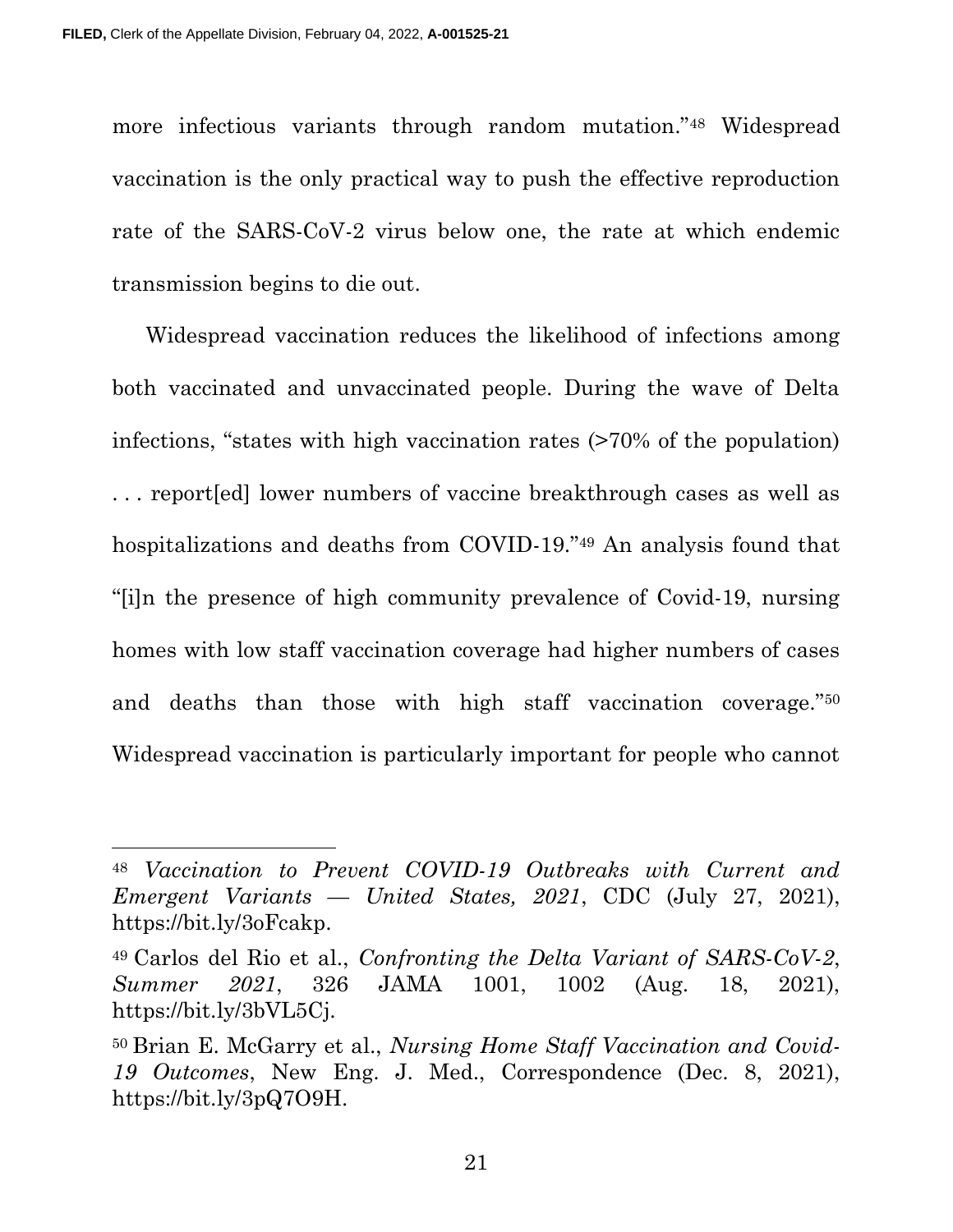get vaccinated due to age or medical condition, as well as immunocompromised people, who remain particularly susceptible to infection even after vaccination.51 This is particularly critical in carceral settings, where people who are at high risk—or for whom vaccination may not be effective—are unable to choose to socially distance themselves from unvaccinated corrections officers and other prison workers, with whom they come into close contact. Thus, requiring those incarcerated to be vaccinated, as Appellants suggest, [see NJSOA Br. at 15], would not solve the problem the Governor seeks to address.

Like other infectious diseases, COVID-19 spreads in communities with fewer vaccinated individuals, even if they are within or adjacent to communities with a higher proportion of vaccinated individuals. The more staff in high risk congregate settings who are vaccinated, the better protected all staff and all people who are incarcerated—vaccinated and unvaccinated alike—will be.

Appellants suggest that a vaccine requirement will lead corrections officers to simply quit en masse, resulting in staffing shortages. [PBA Br.

22

<sup>&</sup>lt;sup>51</sup> Katherine Lontok, How Effective Are COVID-19 Vaccines in Immunocompromised People?, Am. Soc'y for Microbiology (Aug. 12, 2021), https://bit.ly/3F24HBh.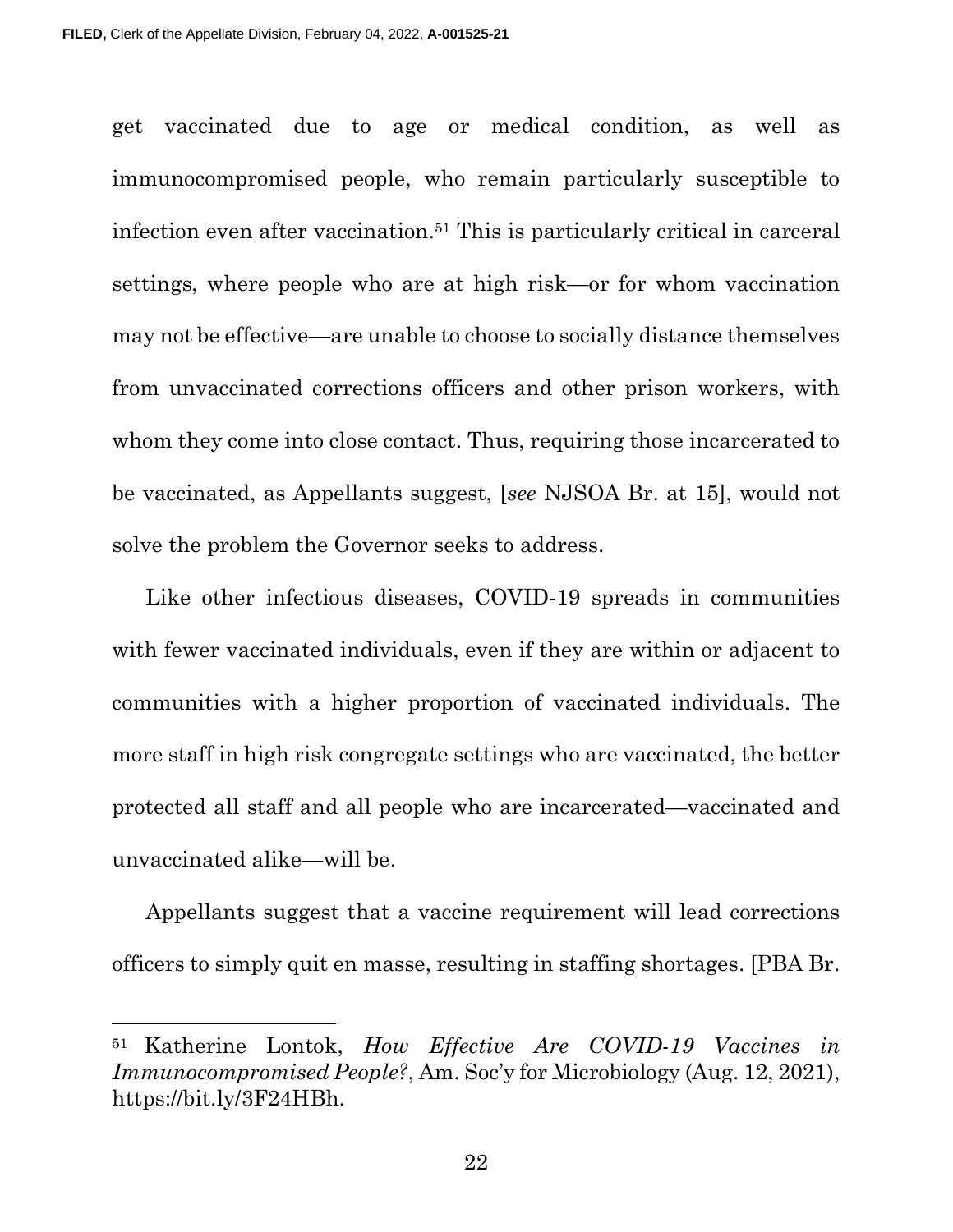at 46–47.] But that has not occurred in the institutions already covered by vaccination requirements.<sup>52</sup> Appellants also miss the broader point. The high number of COVID-19 infections among corrections officers is *itself* causing a staffing shortage,<sup>53</sup> one that will not abate until the vaccination rate is sufficiently high. It is the unchecked spread of COVID-19, rather than vaccination requirements, that poses the major risk to staffing levels at carceral facilities and the safety of those residing there.

### IV. Widespread Vaccination Is the Most Effective Way to Protect People Who Live and Work in Carceral Settings from COVID-19.

The statistics on COVID-19 vaccine efficacy speak for themselves. No other measure has been shown to reduce the risk of infection, hospitalization, and death to the degree that vaccination does. The science is clear: no arguments against the need for vaccination are medically valid, other than to accommodate a medical contraindication.

Natural immunity—the immunity against SARS-CoV-2 that develops following recovery from infection—is not an adequate substitute for

<sup>52</sup> Jack J. Barry et al., Unvaccinated Workers Say They'd Rather Quit Than Get a Shot, but Data Suggest Otherwise, Scientific American (Sept. 24, 2021), https://bit.ly/3kUYKOT.

<sup>53</sup> Difilippo, supra note 22.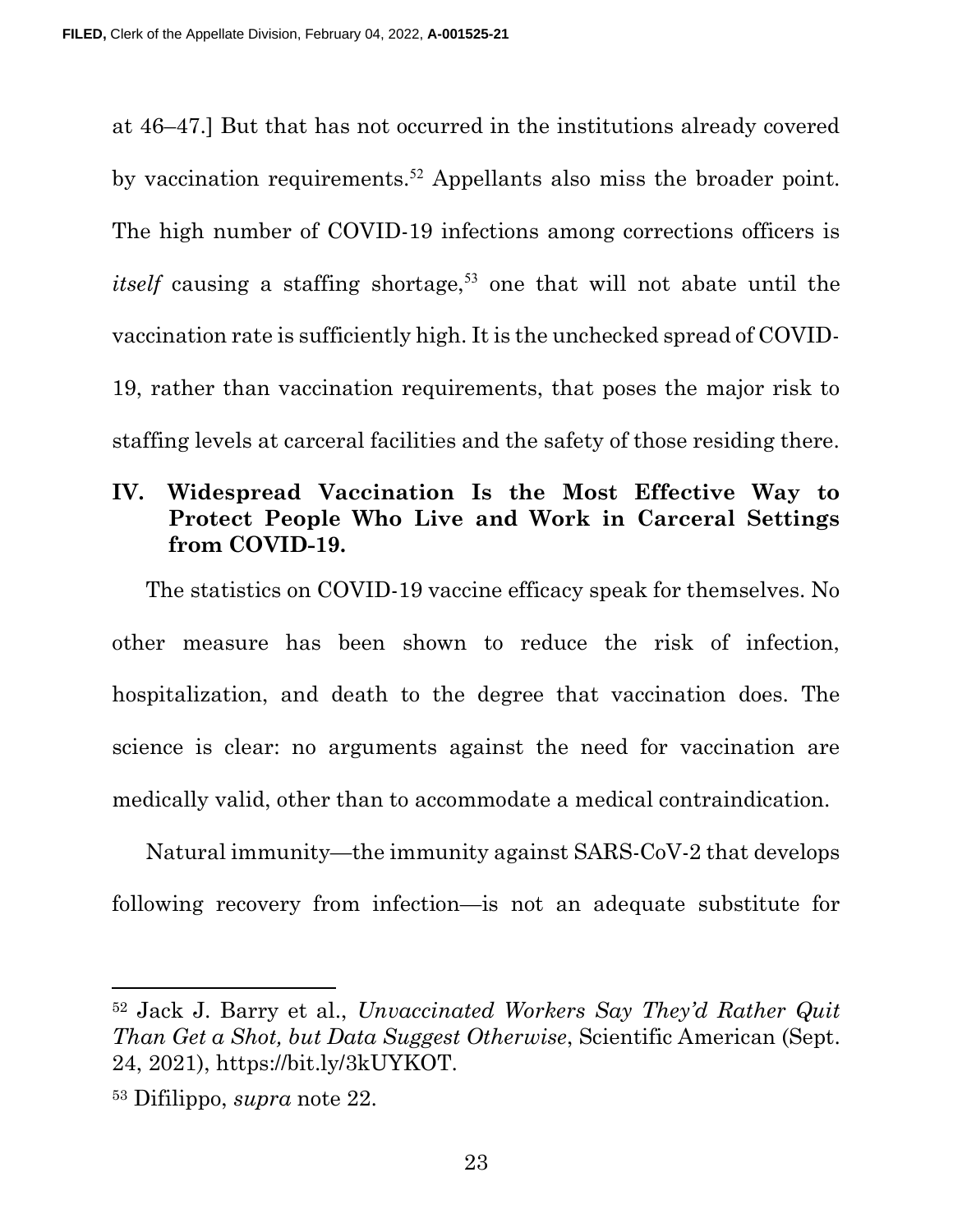vaccination.54 Infection, unlike vaccination, carries a significant risk of death or serious illness. Moreover, vaccination better protects previously infected people against reinfection. Although research into Omicron is still developing, studies of prior variants have shown that unvaccinated people are at least twice as likely to become reinfected as are vaccinated people.55 And, contrary to Appellants' assertions, [see PBA Br. at 12–13], studies show that the COVID-19 vaccines "can be given safely to people with evidence of a prior SARS-CoV-2 infection."<sup>56</sup> Although Appellants suggest that vaccination "may actually compromise [people's] ability to fend off infection," [PBA Br. at 16, see also id. at 13], that proposition is unsupported. Appellants rely on a certification, [see Aa133–47], that, in

<sup>54</sup>See Catherine H. Bozio et al., Laboratory-Confirmed COVID-19 Among Adults Hospitalized with COVID-19-Like Illness with Infection-Induced or mRNA Vaccine-Induced SARS-CoV-2 Immunity — Nine States, January–September 2021, 70 Morbidity & Mortality Weekly Rep. 1539 (Nov. 5, 2021), https://bit.ly/3kvoBwR (finding 5.49 times higher odds of laboratory-confirmed COVID-19 among previously infected, unvaccinated patients than among fully vaccinated patients).

<sup>55</sup> Alyson M. Cavanaugh et al., Reduced Risk of Reinfection with SARS- $CoV-2$  After COVID-19 Vaccination — Kentucky, May-June 2021, 70 Morbidity & Mortality Weekly Rep. 1081 (Aug. 13, 2021), https://bit.ly/306e4Bg.

<sup>56</sup> Interim Clinical Considerations for Use of COVID-19 Vaccines Currently Approved or Authorized in the United States, CDC (last updated Jan. 6, 2022), https://bit.ly/3rwXkNf.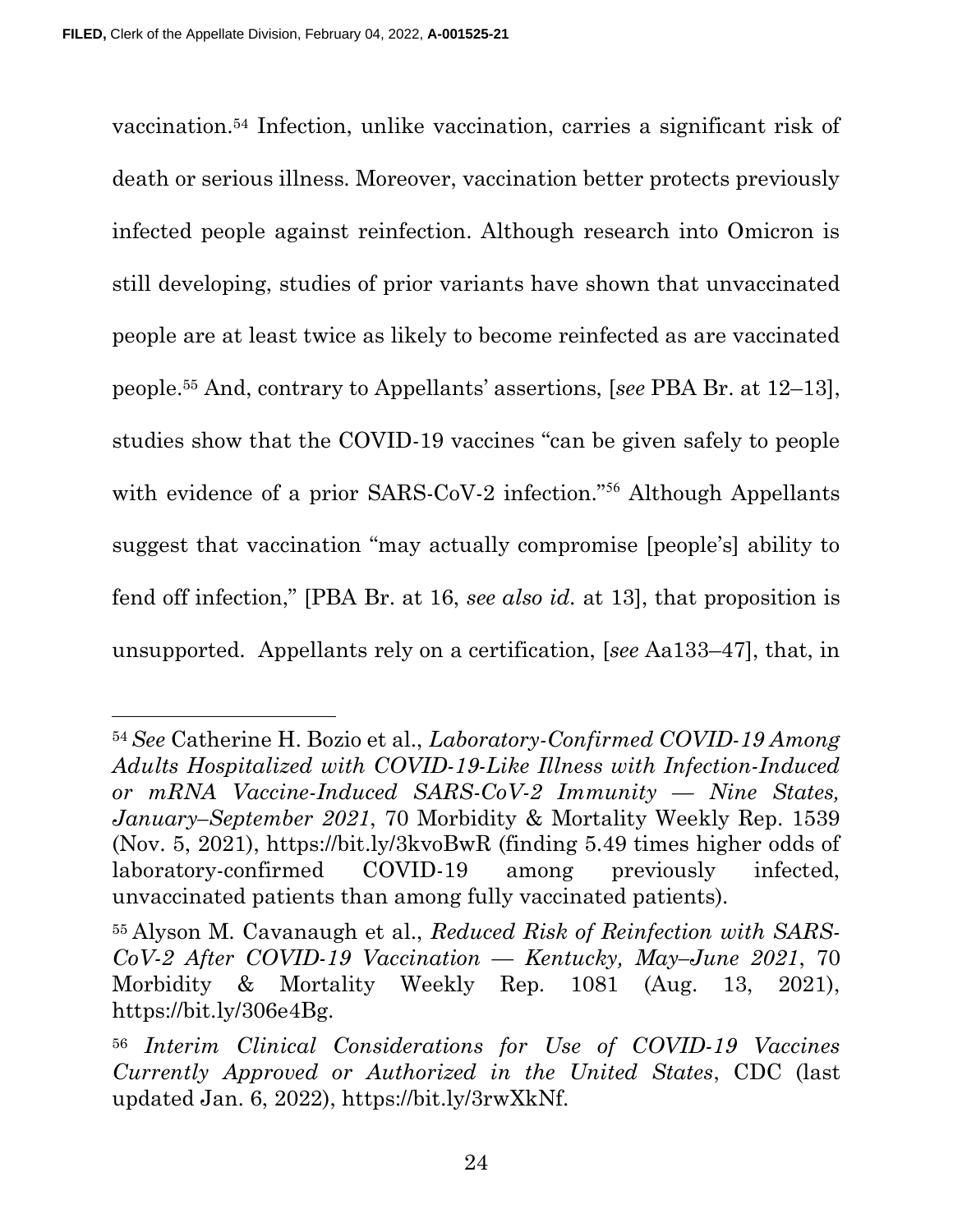turn, cites to a single study—which states, in bold letters, that the raw data it cites "should not be used to estimate vaccine effectiveness."<sup>57</sup> Indeed, the study on which Appellants indirectly rely notes that rates of positive COVID-19 tests among vaccinated people "is likely to be due to a variety of reasons, including differences in the population of vaccinated and unvaccinated people as well as differences in testing patterns."<sup>58</sup>

Other mitigation measures, such as mask wearing and social distancing, remain important. They do not, however, provide the same level of protection against COVID-19 as vaccination. Although masks can be highly effective at limiting the transmission of SARS-CoV-2 in noncarceral settings, mask mandates appear to be "associated with only a small decline in infections among incarcerated persons."<sup>59</sup> The other elements of a layered prevention strategy are often impossible in carceral settings, where "[a] lack of space in prison inhibits social distancing, cohorting prisoners (i.e., limiting movement in prison to smaller groups

<sup>57</sup> UK Health Security Agency, COVID-19 vaccine surveillance report: Week 3, at 30 (Jan. 20, 2022), https://bit.ly/3AOz2m1 (emphasis in original).

<sup>58</sup> Id. at 31.

<sup>59</sup> Wallace, supra note 17.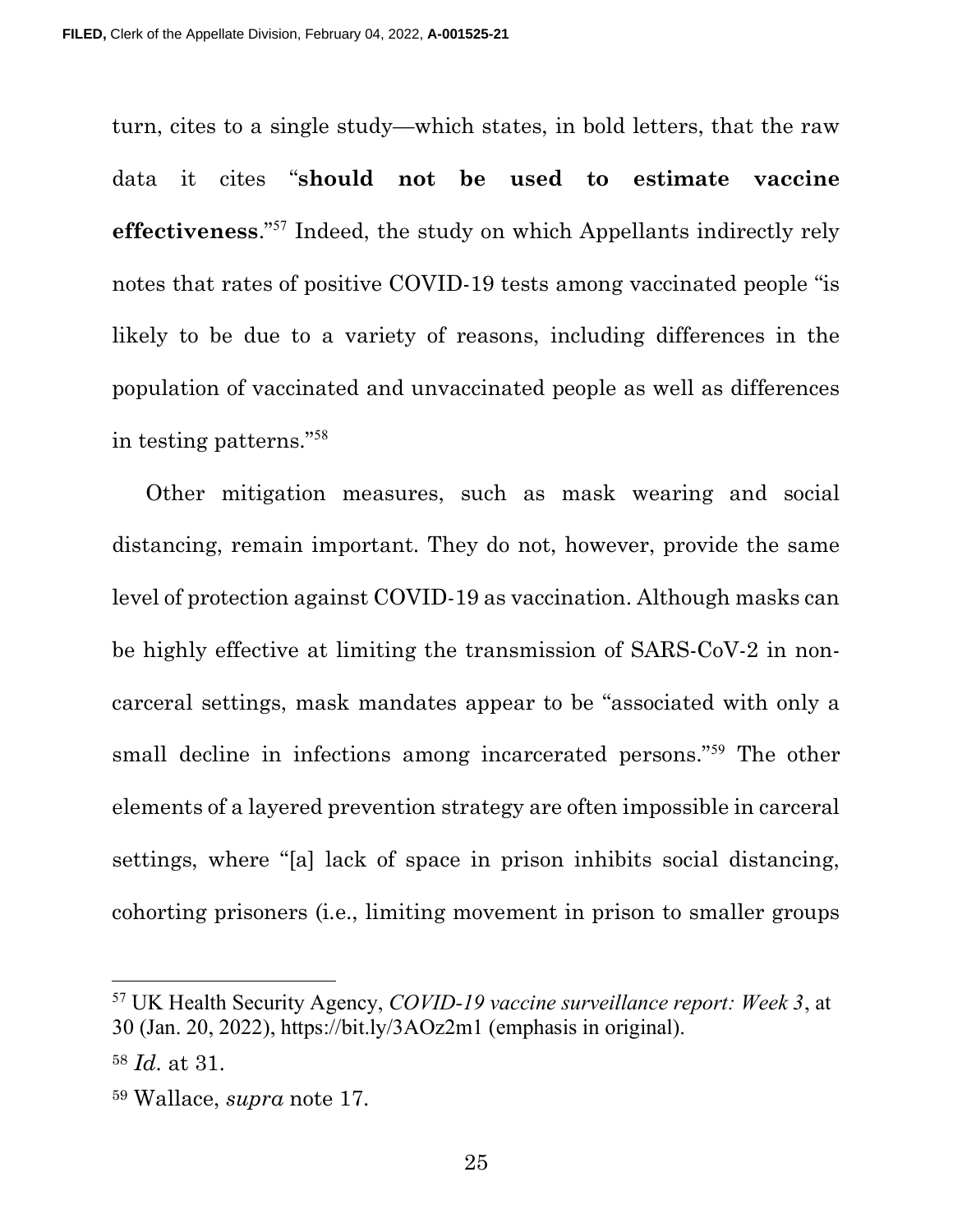of prisoners at a time), creating areas for hand washing or sanitization, and medical isolation."<sup>60</sup> And although testing protects workers better than no requirement at all, it does not rise to the level of protection that widespread uptake of vaccinations would provide. "[I]n short, even with strong infection control policies in place, correctional staff are associated with infection spread within prisons."<sup>61</sup> Appellants are therefore incorrect in their position that weekly testing—absent vaccination—is sufficient. [See PBA Br. at 31; NJSOLEA Br. at 14–15.]

People who are incarcerated—particularly those who are immunocompromised or otherwise at high risk for severe complications from infection—do not have the luxury of choosing to self-isolate and curtail their social interactions. They should not be forced to encounter unvaccinated individuals in cramped settings that have already been proven to lead to outsized infection rates. Immediate, widespread vaccination of prison workers against COVID-19 is the surest way to protect people who are incarcerated.

<sup>60</sup> Id.

 $61$  *Id.*